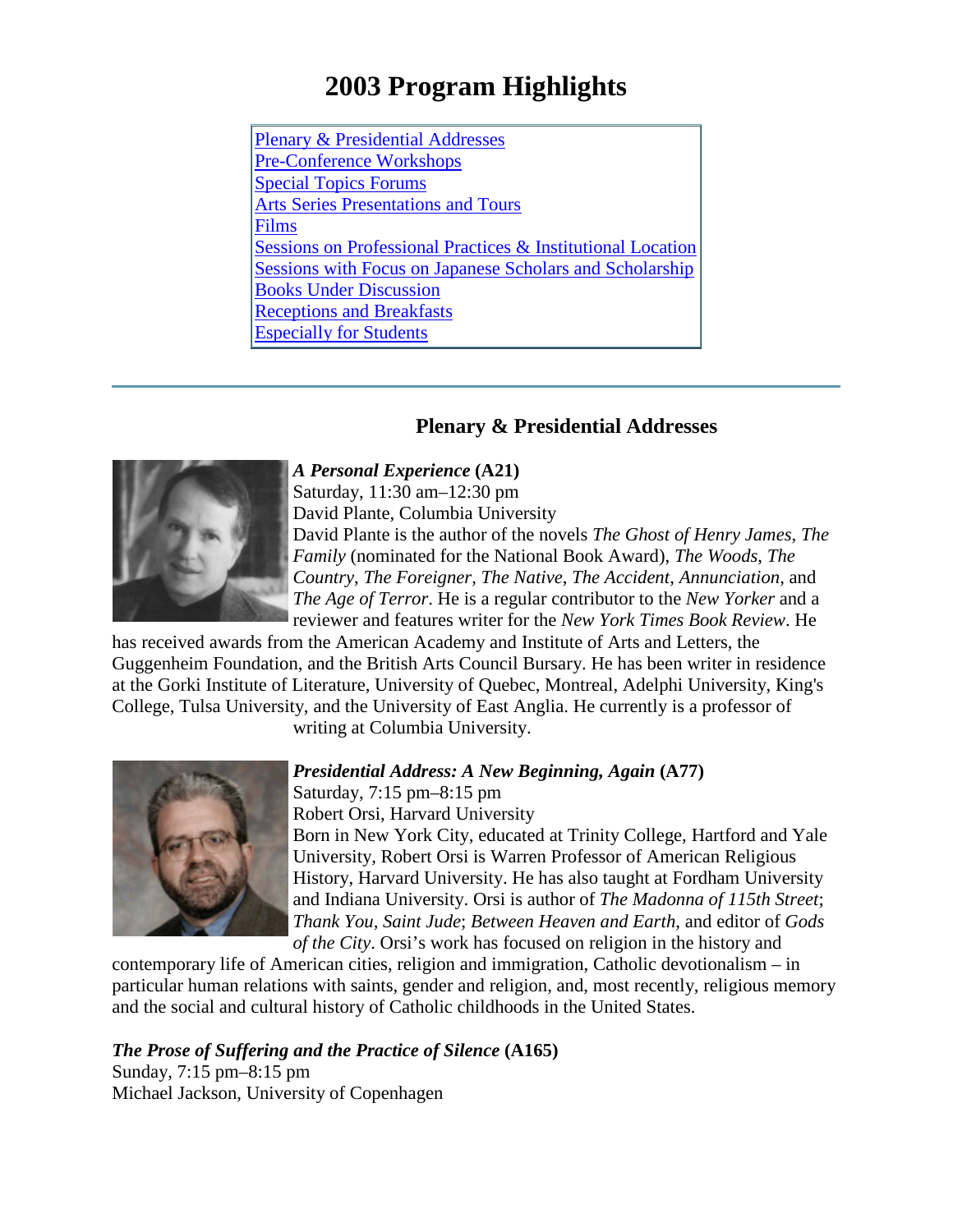Michael Jackson is a graduate of the University of Auckland and University of Cambridge, and has carried out ethnographic fieldwork in Sierra Leone and Aboriginal Australia. The author of numerous books of anthropology, including the prize-winning *Paths toward a Clearing* and *At Home in the World*, he has also published five books of poetry and two novels. His most recent book is *The Politics of Storytelling*. A new book, entitled *In Sierra Leone: The Life and Times of Sewa Bockarie Marah*, is due for publication next spring. Jackson's work has been strongly influenced by critical theory, American pragmatism, and existential-phenomenological thought. His innovations in writing ethnography reflect a determination to make anthropology speak directly to contemporary concerns and to reach an audience beyond the academy. Jackson has taught in his native New Zealand, Australia, the U.S., and is currently Professor of Anthropology

at the University of Copenhagen.



# *A Clergy Abuse Survivor's Historical View of the Crisis - A Perspective from Thirteen Years in the Trenches* **(A253)**

Monday, 7:15 pm–8:15 pm

David Clohessy, Survivors Network for Those Abused by Priests David Clohessy is the executive director of SNAP (Survivors Network of Those Abused by Priests), a self-help organization of men and women who were sexually abused by spiritual elders (Catholic priests, brothers, nuns, ministers, teachers, etc). He has been an outspoken activist for this cause and has appeared on a host of TV shows, including *Sixty Minutes* and *Oprah*. In addition, he has

been quoted in newspapers across the country, including the *Wall Street Journal*, *New York Times*, *Los Angeles Times*, *Chicago Tribune*, and *Boston Globe*. He has met with Catholic bishops and congregations and has spoken to organizations across the nation to bring attention to this issue.

# <span id="page-1-0"></span>**Pre-Conference Workshops**

# *Scholarship, Service, and Stress: The Tensions of Being a Chair* **(A1)**

Friday, 8:00 am-4:00 pm

Sponsored by the Academic Relations Task Force

This workshop will provide a day of structured discussion where chairs can exchange personal narratives and strategies for navigating the challenges of life as a chair. The workshop will deal with personal management styles and negotiating the tensions of being a chair. Six panelists will briefly discuss professional identify, leadership styles and the culture of the department. Then the workshop will divide up into breakout sessions. Two refreshment breaks and lunch are provided.

Separate registration required.

# *Religion and Media Workshop* **(A3)**

Registration deadline extended to November 1 Friday, 10:00 am-6:00 pm Sponsored by the Public Understanding of Religion Committee; Arts, Literature, and Religion Section; Study of Islam Section; Religion, Film, and Visual Culture Group; Religion and Popular Culture Group; and Religion, Culture, and Communication Consultation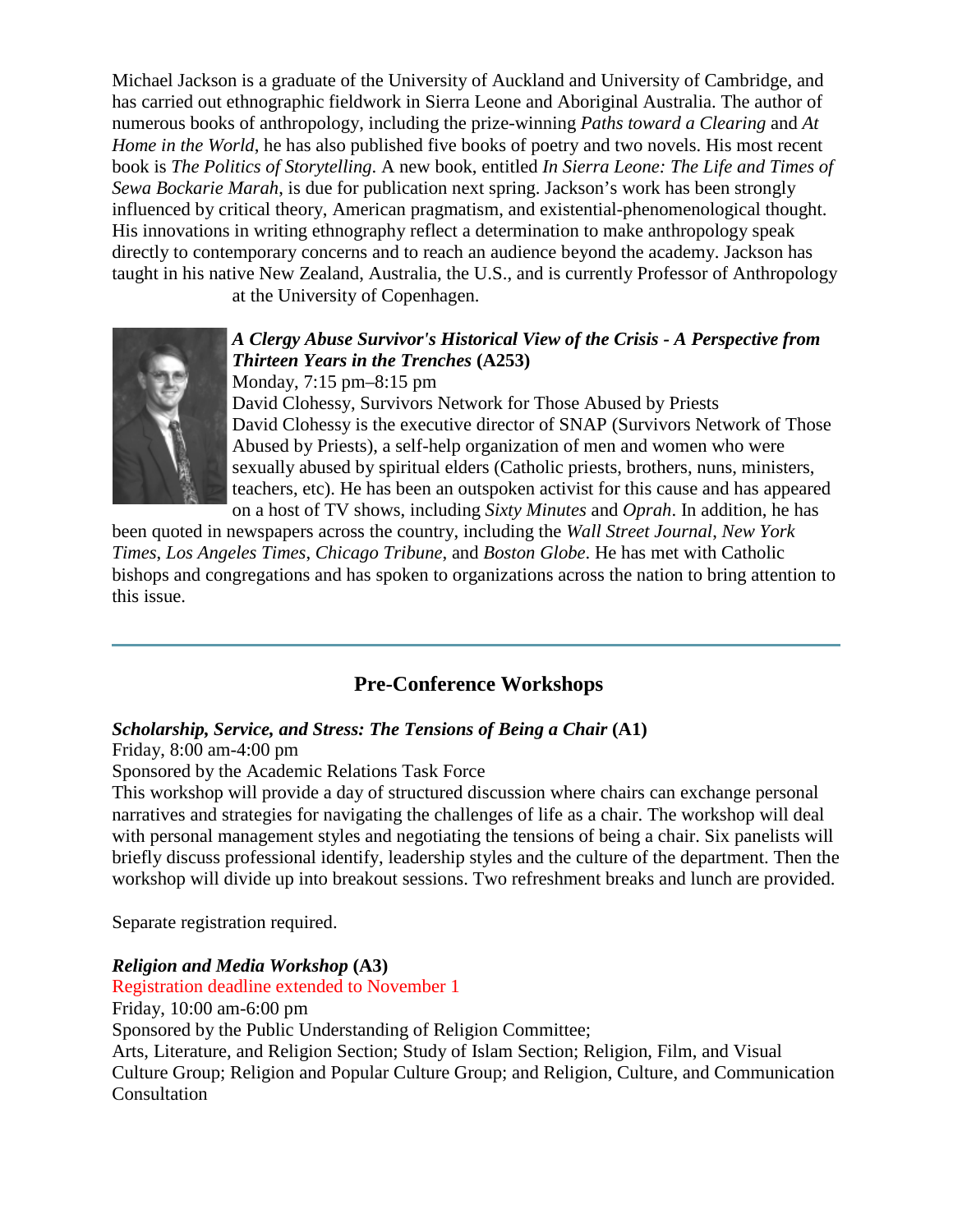In light of current and ongoing global events, this workshop will explore the ways that Islam (as a religion) and Muslims (as individual humans) are represented in a variety of media, including television, film, music videos, and the news media. Presenters examine some of the linkages between representation and politics, and between appearance and reality. In addition to presentations, we will also be screening a film, *Shahrbanoo*, directed by Hamid Rahmanian, and have a guided discussion in response. Also, the workshop will provide ample opportunity for conversation with presenters and other participants. Questions about the workshop should be directed to S. Brent Plate, Texas Christian University, [b.plate@tcu.edu](mailto:b.plate@tcu.edu) or Lynn Schofield Clark, University of Colorado, Boulder, [lynn.clark@colorado.edu](mailto:lynn.clark@colorado.edu)

Separate registration required.

# *Women's Caucus Workshop* **(A4)**

Friday, 11:30 am-5:00 pm

Sponsored by the Women's Caucus

This annual workshop is a highlight of the AAR and SBL Annual Meeting for many women in the profession. In addition to networking with one another, we will discuss strategies for the job search, interviewing, teaching, researching, etc. Mary E. Hunt, Women's Alliance for Theology, Ethics and Ritual (WATER), will provide insight into the forthcoming second edition of the *Women's Survival Guide to Religious Studies*. Young Lee Hertig, Union Theological Seminary, will explore various health issues women encounter in the profession. In addition, a member of the AAR's Status of Women in the Profession Committee will update us on pertinent issues in the profession. Bring your lunch, your questions and your ideas.

#### *EIS Orientation* **(A6)**

Friday, 7:00 pm-9:00 pm

Sponsored by the EIS Advisory Committee

The EIS Center orientation will feature a short presentation, including an overview of the Center, an explanation of how to best utilize the Center, and a question and answer session. After the presentation, the Center will be open for use, with the exception of the Interview Hall. Employers will be able to review candidate credentials, leave messages for registered candidates, and make reservations for booth space. Candidates will be able to pick up their copy of the Annual Meetings Special Edition of *Openings*, and leave messages for employers. The Center will also be accepting onsite registrations at this time. Employers and candidates are encouraged to participate in orientation but are not required to attend.

# *Answering the Reporter's Call: Being a Reliable News Source* **(A18)**

Saturday, 9:00 am-11:00 am

Sponsored by the AAR's Religion and Media Center and the Pew Charitable Trusts Kyle Cole, American Academy of Religion, Presiding

Religion scholars are getting more calls from journalists as reporters consistently turn to the AAR web site, Religionsource, to find experts to interview for their stories. Learn how journalists work and how to handle journalists' questions at this workshop featuring reporters and scholars in an interactive session. No registration is required. Contact Kyle Cole at [kcole@aarweb.org](mailto:kcole@aarweb.org) for more information.

*Money Matters: A Professional Development Workshop Geared toward Early Career Decisions* **(A20)**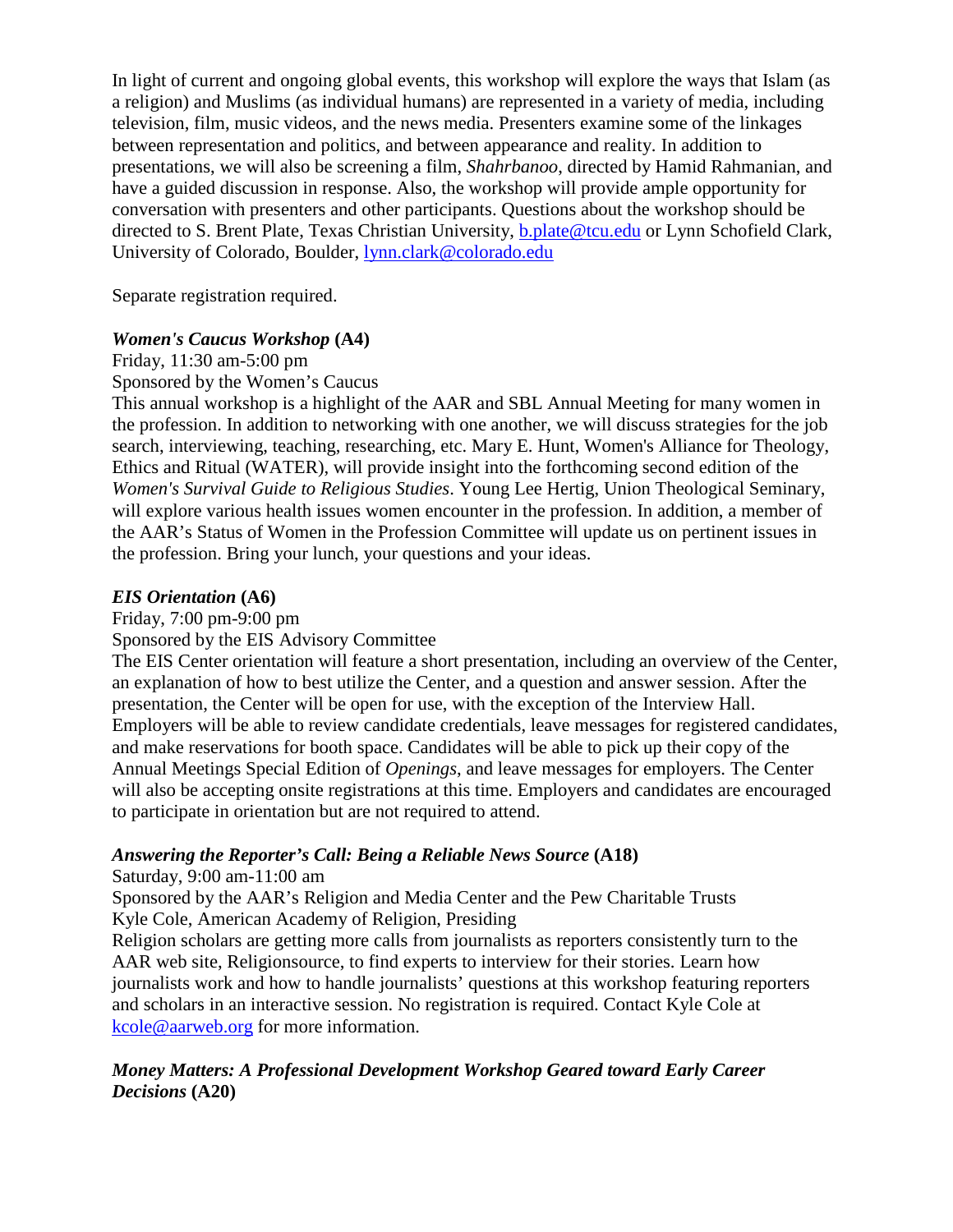Saturday, 9:00 am-11:30 am

Sponsored by the Student Liaison Group

Margaret A. Kulyk, American Express Financial Advisors, Presiding

This session is an opportunity for those early in their careers to learn more about financial decision making. Margaret A Kulyk, a professional financial planner (and Ph.D. candidate in Historical Studies of Theology at Emory University), will introduce and discuss topics such as student loan management, budgeting, cash flow, tax minimization strategies, benefits choices (healthcare, 403(b)s, insurances), asset allocation, and saving for the future. She will also provide a glossary of terms. Ample time will be available for questions. Seating is limited to 40 attendees. Money Matters is free and open to all AAR members, but you must RSVP.

# **Special Topics Forums**

# <span id="page-3-0"></span>*From Side Show to Center Stage: Mainstreaming the Study of Religion at Major Research Universities* **(A23)**

Saturday, 1:00 pm-3:30 pm

Sponsored by the Pew Charitable Trusts

Since 1998, the Pew Charitable Trusts' funding for academic research on religion has centered on support for centers of excellence and interdisciplinary hubs at major research universities. The Trusts' goal, funding ten such centers that focus on areas including international relations, urban civil society, media, and democracy, was accomplished last year. This panel will feature five center directors: James Hunter, Center for Religion and Democracy, University of Virginia; Don Miller, Center for Religion and Civic Culture, University of Southern California; Robert Sullivan, Erasmus Institute, University of Notre Dame; Robert Wuthnow, Center for the Study of Religion, Princeton University; and Angela Zito, Center for Religion and Media, New York University. The panelists will discuss activities and projects at their centers, the center model as a template for other universities, and research opportunities for doctoral students, postdoctorates, and faculty from other institutions.

#### *Introduction to the AAR* **(A24)**

Saturday, 1:00 pm-3:30 pm

Sponsored by the Student Liaison Group

This session provides an orientation to AAR structures, programs, publications, and services. Brief presentations will be given, and ample opportunity for questions and discussion will follow. Panelists will include: Academy Series Editor Kimberly Rae Connor, University of San Francisco; AAR Director of Academic Relations Carey J. Gifford; AAR Board of Directors Secretary Susan E. Henking, Hobart and William Smith Colleges; Status of Women in the Profession Committee member Sarah Heaner Lancaster, Methodist Theological School in Ohio; Regions Committee Chair Mark Lloyd Taylor, Seattle University; and the newly-elected student director.

# *Contesting Religions: Prospects and Perils in a Global Context* **(A48)**

Saturday, 4:00 pm-6:30 pm

Sponsored by *JAAR*

This forum presents emerging international voices in the study of religion who are articulating new critical and constructive interpretations of religion and its function and role in contemporary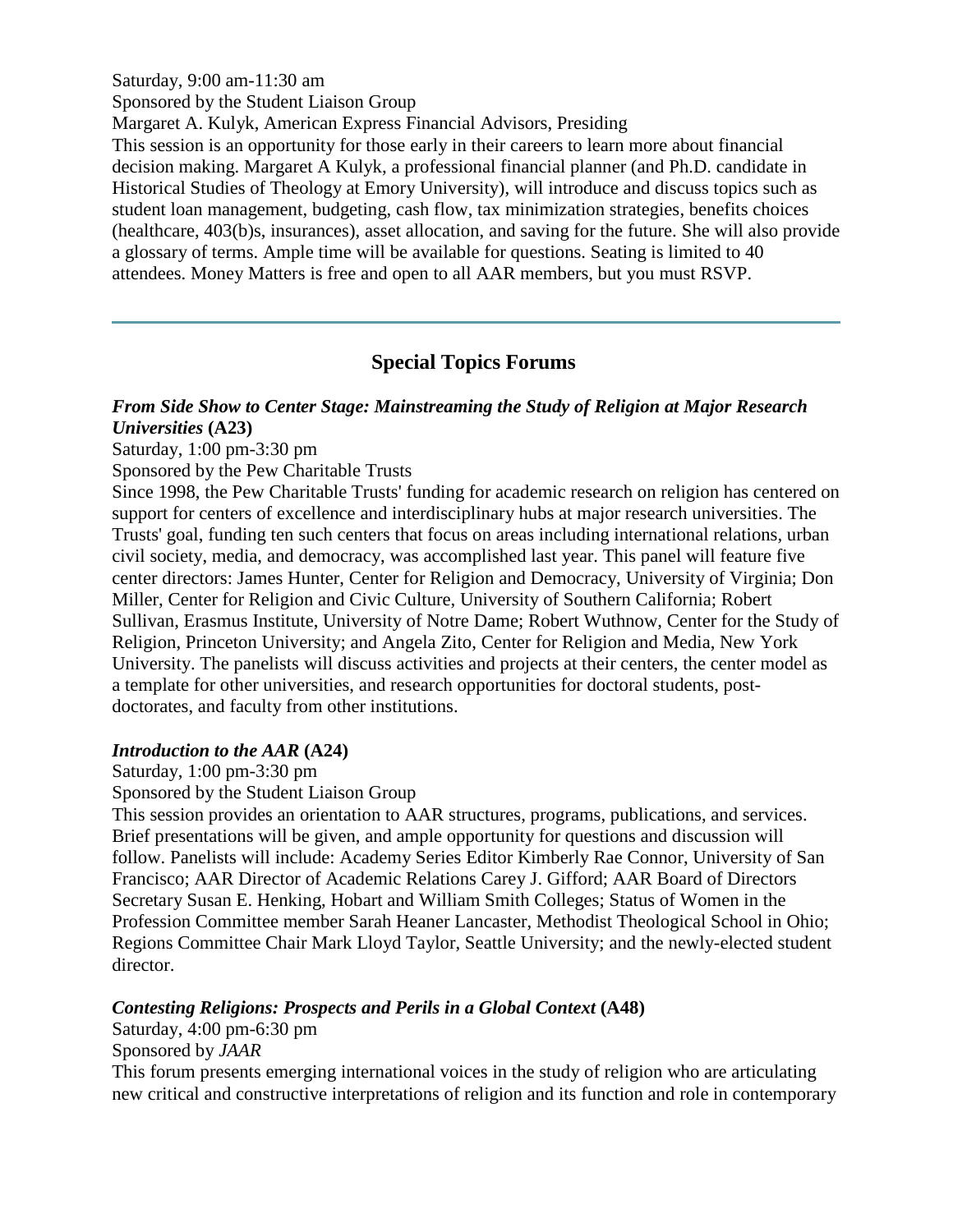societies. The forum will consider changing trends in the study of religion around the world as well as global developments in religions themselves that indicate a need for continual revision of categories of analysis, scholarly roles and the public function of religions and their interpreters. A central concern will be the ways in which these international developments challenge and criticize approaches dominant in the western academy. Participants include: Avishai Margalit, Hebrew University of Jerusalem; Madhu Kishwar, Dehli University; Maysoon Melek, United Nations Population Fund; Enrique Dussel, Universidad de Autonoma de México; and Ebrahim E. I. Moosa, Duke University.

# *Surviving and Flourishing: Challenges and Opportunities of Racial and Ethnic Minorities in the Profession* **(A49)**

# Saturday, 4:00 pm-6:30 pm

Sponsored by the Status of Racial and Ethnic Minorities in the Profession Committee How can racial and ethnic minority scholars survive and flourish in the midst of the economic downturn, the controversy on affirmative action, and limited growth of religion departments and theological schools? What are the lessons learned in job seeking, promotion and tenure, publishing, and career development for minorities? How have we balanced multiple commitments in the academy and in our communities? How can we nourish and renew ourselves to avoid burnout, ill health, and fatigue? This special forum provides an opportunity for conversations to launch a survival guide for racial and ethnic minorities. Panelists include Mary Churchill, University of Colorado, Boulder; Andrew Park, United Theological Seminary, Ohio; Joretta L. Marshall, Eden Theological Seminary; Luis G. Pedraja, Memphis Theological Seminary; and Marcia Y. Riggs, Columbia Theological Seminary.

Interested persons are invited to a reception hosted by the Status of Racial and Ethnic Minorities in the Profession Committee directly following this session.

# *The Use and Abuse of Adjunct Faculty in Religious Studies* **(A50)**

# Saturday, 4:00 pm-6:30 pm

# Sponsored by the Regions Committee

Since the mid-1970s, the number and percentage of faculty teaching on contingent (adjunct, parttime) appointments has increased dramatically - 100% by some estimates - even as tenured and probationary (tenure-track) faculty appointments continue to decrease. This session aims to begin a more intentional, public conversation within the AAR about issues raised by these trends. Stories of several different types of adjunct experience will frame presentations of empirical data on faculty staffing patterns. A variety of resources, including a new statement by the American Association of University Professors, will be shared and discussed. Concerns about systematic injustice in the treatment of those laboring in what has been called the academic "sweatshop" will be articulated. Implications for the future of teaching and scholarship within religious studies, especially for current and prospective graduate students, will be considered. Consciousness raising, survival strategies, and ameliorative actions for current adjuncts will be explored.

# *Religious Studies in the Japanese Context* **(A84)**

Sunday, 9:00 am-11:30 am

Sponsored by the International Connections Committee

The academic study of religion in Japan was institutionalized when the University of Tokyo established the first chair in religious studies in 1905. Unlike the West, religious studies in Japan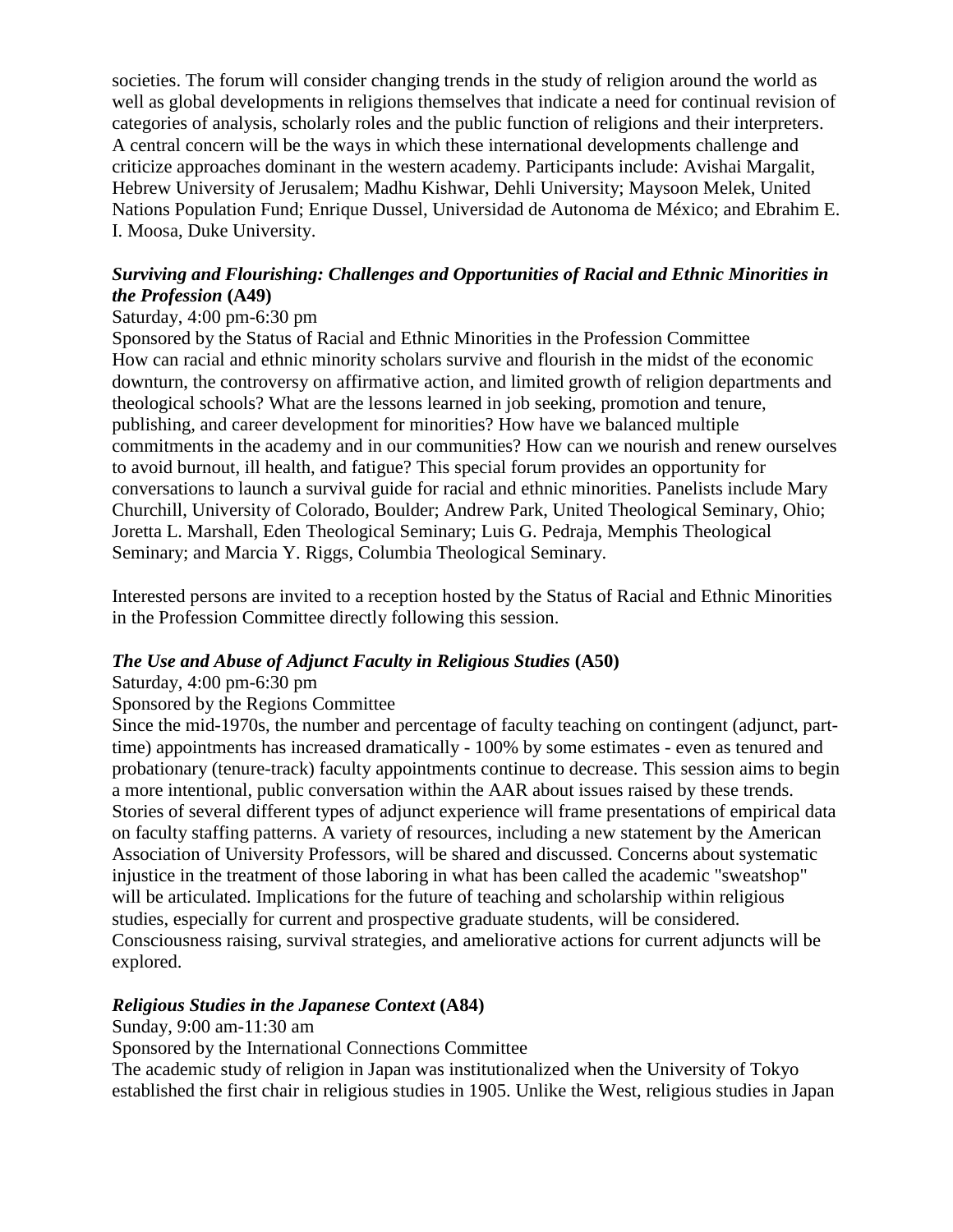did not develop from a background in, or in response to, Christian theology. How, then, did religious studies develop in Japan? How did the Japanese socio-cultural environment influence its development? How does the academic study of religion in Japan relate to Buddhology and other academic fields, and to its Western counterparts? Are there any Japanese contributions to the field of religious studies in general? This panel attempts to reflect on the field of religious studies in Japan, and to provide a forum for discussing the internationalization of religious studies.

The panel will be preceded by a brief presentation by Professor Susumu Shimazono of the University of Tokyo, President of the Japanese Association for Religious Studies

# *Religion in the 2004 Election* **(A85)**

# Sunday, 9:00 am-11:30 am

Sponsored by the Public Understanding of Religion Committee

This panel brings together perspectives from journalism and politics about the probable impact of religion on the 2004 election campaigns. To what extent will religious constituencies, religious and moral issues, and candidates' own religious commitments affect the outcome of the primary and general elections?

# *Site Visits in the Study of Religion: Practice, Problems, Prospects* **(A86)**

# Sunday, 9:00 am-11:30 am

# Sponsored by the Teaching and Learning Committee

This session will address pedagogical and ethical issues and questions around using site visits in the teaching of religion in North American colleges and universities. Participants represent a variety of teaching settings and courses across north America - big city/small town/rural settings; introductory/upper-level specialized/graduate courses, etc. Participants will address the learning opportunities and limitations of site visits, kinds of preparations of students for the experience and methods of assessment or evaluation of both the visit and students' analyses of it, the kinds of ethical questions that arise in the site visit, and alternatives to the site visit.

# *Getting Marketing and Publicity for Your Scholarly Book* **(A87)**

# Sunday, 9:00 am-11:300 am

# Sponsored by AAR, SBL, and *Publishers Weekly*

You've worked hard and have written a fabulous scholarly book. But as an author, your work isn't quite finished; it is up to you to work with your publisher to get the word out to the people who will read it. This panel guides you through the process of marketing and publicizing the scholarly book, whether it is published by a university press or a "trade" house. Panelists will discuss the difference between marketing and publicity, outline the mechanics of getting reviews, and how you can capitalize on the media contacts you have as a scholar. They will give tips on conducting successful media interviews, refining the "pitch" of your book, and turning competition into a potential feature opportunity. This session is a practical help to scholars at all stages of their careers, whether already published or not. Half of the session will be devoted to audience questions.

# *A Conversation with the AAR Executive Committee and Board Members* **(A112)**

# Sunday, 1:00 pm-3:30 pm

Please join members of the AAR Executive Committee and Board for this presentation and discussion of the new AAR Centennial Strategic Plan 2004-2009. The forum focuses on open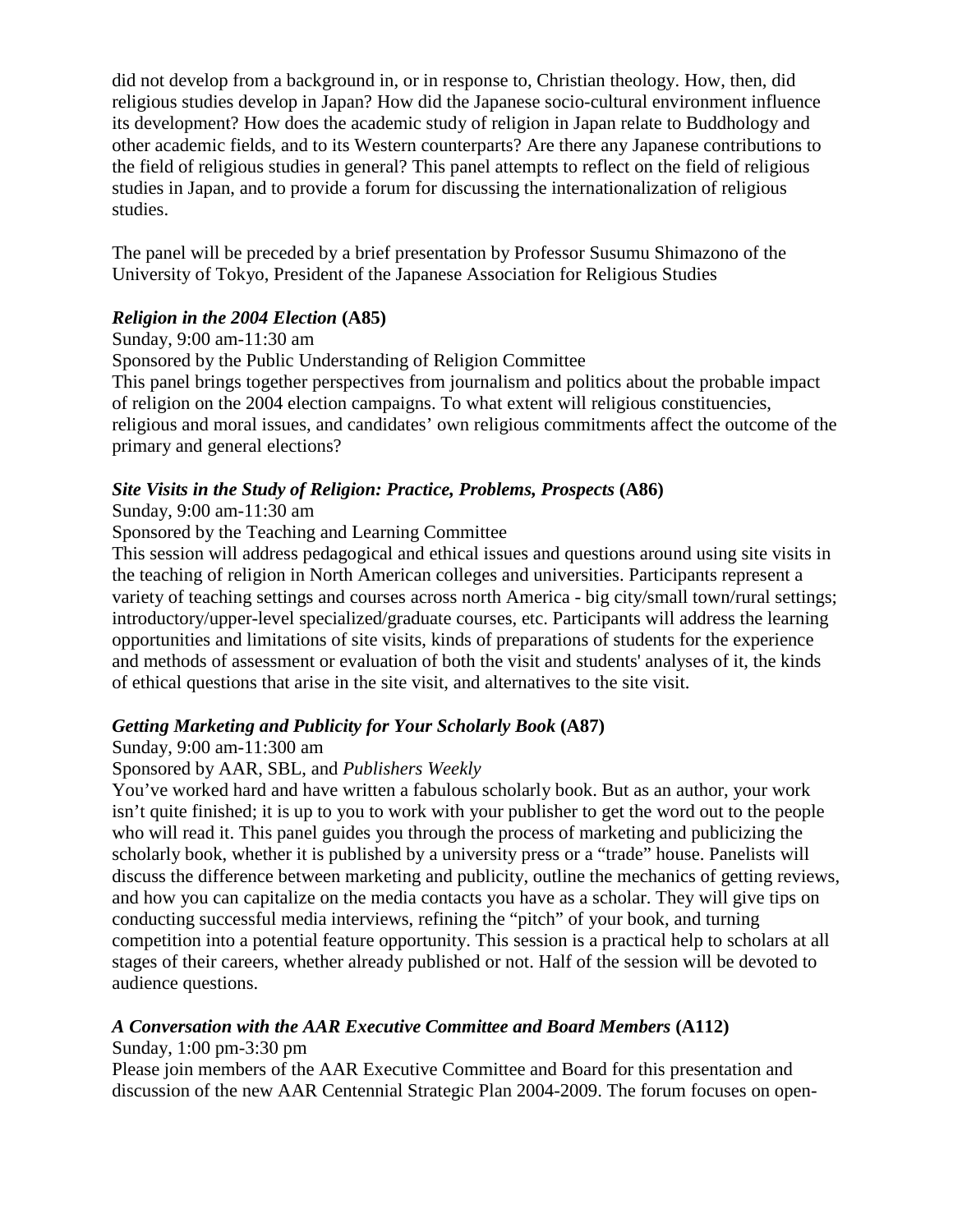microphone conversation about the plan, including the Board's recent decision to hold AAR Annual Meetings on our own, starting in 2008 (i.e., instead of concurrently with SBL meetings).

# *How Religion Matters in Crisis Situations: Perspectives from Law Enforcement, News Media, and Religious Studies Scholars* **(A113)**

Sunday, 1:00 pm-3:30 pm

Sponsored by the Public Understanding of Religion Committee

Events as diverse as the terrorist attacks of September 11 and the 1996 standoff between FBI agents and the Montana Freeman have raised questions about how religion and law enforcement agents face similar interpretive challenges in trying to discern when religion is a primary motivating factor, a subsidiary factor, or when it may conceal other, more important motives. Decisions about the salience of religion in a crisis situation can have immediate and far-reaching practical consequences. The framing of stories about religion and crisis situations can contribute to shaping events. Scholars can also be drawn into events when they serve as news sources or as consultants. This panel will discuss analytical perspectives and criteria for determining how religion matters to each of the three areas in responding to crisis.

#### *The Legacy of Franz Rosenthal for Islamic Studies* **(A114)**

Sunday, 1:00 pm-3:30 pm

Sponsored by the Study of Islam Section

Franz Rosenthal, Sterling professor emeritus of Arabic and Comparative Semitic Languages at Yale University, died this past April. He left behind a tremendous legacy of scholarship, students, and friends. A prolific scholar, Rosenthal is remembered for works on history, including his 1952 *History of Muslim Historiography*, his translation of Ibn Khaldun's *Muqaddimah* (1958), and his general editorship of al-Tabari's entire *History* (1985-1998). Famous for his devotion to nuances of language and translation, his *Grammar of Biblical Aramaic* (1961) is still a standard work. Of particular importance are his extraordinary topical studies, such as "The Muslim Concept of Freedom" (1960), "Knowledge Triumphant" (1970) and "Complaint and Hope in Medieval Islam" (1983). Rosenthal's passing provides an opportunity to assess the study of Islam over the past century. Members of the panel, all leading scholars of Islam, will place Rosenthal's work in this context while pointing toward new challenges for the field.

# *Publishing in AAR/OUP Series* **(A138)**

Sunday, 4:00 pm-6:30 pm

Sponsored by the Publications Committee

The AAR publishes five books series with Oxford University Press: Academy, Cultural Criticism, Reflection and Theory in the Study of Religion, Teaching Religious Studies, and Texts and Translations. This forum provides an opportunity to become familiar with the five series and to meet series editors. Those attending will be able to determine if their current or proposed book project might fit into one of the series, and to learn the steps needed to submit a book proposal.

#### *Women, Religion, and Global Conflict* **(A139)**

#### Sunday, 4:00 pm-6:30 pm

Sponsored by the Status of Women in the Profession Committee

No issue is more pressing in today's world than that of global conflict, and the question of the role that religion plays in contemporary conflicts is much debated. Analysis of the issues from the perspective of women is less frequent, however. Women are increasingly involved in global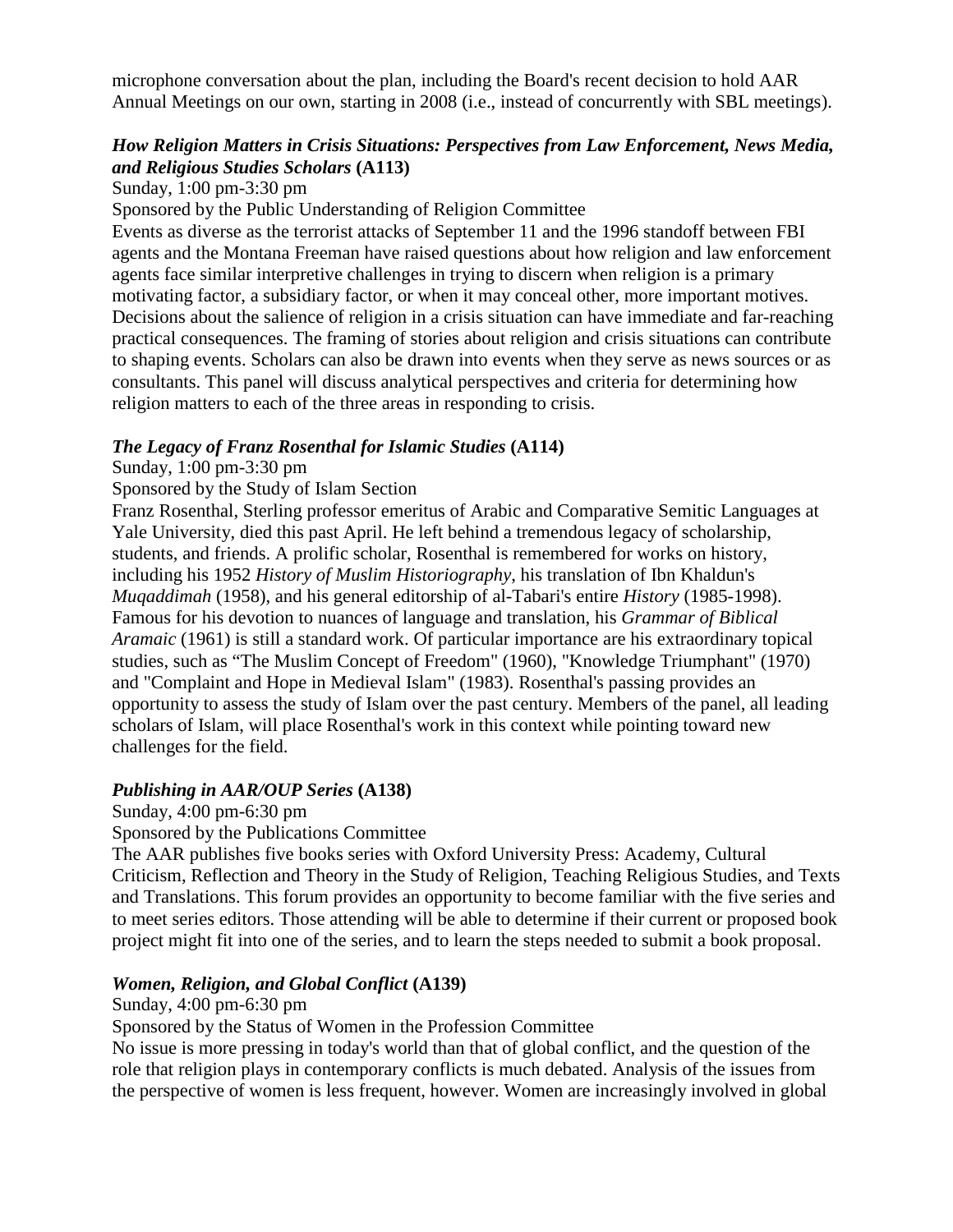conflict as both combatants and casualties. Feminist perspectives on global conflict also provide important alternatives to those offered by mainstream media. Feminist scholars have given a great deal of thought to violence and to possible responses to violence and have developed ways out of the cycle in which each act of violence merely leads to a new intensified act. This special topics forum provides a unique opportunity to hear from women around the world on this important topic. Panelists from various areas of the world will come together with AAR members and Atlanta human rights activists to discuss the causes of global conflict, the role of religion in current conflicts, the implications for women, and possibilities for conflict resolution.

#### *Caring for Nature: From Fact to Value, from Respect to Reverence* **(A277)**

#### Sunday, 4:00 pm-6:30 pm

#### Sponsored by the AAR and the Templeton Foundation

Holmes Rolston, III, winner of the 2003 Templeton Prize, is a Distinguished Professor of Philosophy at Colorado State University. He has written seven books, most recently Genes, Genesis and God (Cambridge University Press) and Science and Religion: A Critical Survey (Random House, McGraw Hill, Harcourt-Brace). He is a founding editor of the journal Environmental Ethics and has served on the Zygon editorial board for two decades. Rolston has spoken as distinguished lecturer on all seven continents. He is a founding member of the International Society for Science and Religion. Rolston has been an invited lecturer at many academic institutions around the world as well as serving as a consultant with over two dozen conservation and policy groups, including the US Congress and a Presidential Commission.

#### *Preparing Teachers to Teach about Religion: Current Practices and Models* **(A173)**

#### Monday, 9:00 am-11:30 am

#### Sponsored by the Religion in the Schools Task Force

With exploding religious pluralism and the challenges of creating a civil society from a diverse population, the role of religion and religious liberty in K-12 education is crucial and timely. This session will offer a brief overview of the history of the AAR's involvement in the issue of preparing secondary teachers to teach about religion, followed by presentations of some current training models being used at various universities. The session will begin with an historical overview, and will continue with a panel discussion and presentation of models involving Bruce Grelle, California State University, Chico; Diane Moore, Harvard University; Steve Dunning, University of Pennsylvania; and Diana L. Eck, Harvard University, presiding.

#### *Top Ten Ways to Survive Your First Year on the Job* **(A174)**

#### Monday, 9:00 am-11:30 am

#### Sponsored by the Student Liaison Group

How do I manage four courses in a semester? How do I teach a subject outside of my discipline? How do I handle inappropriate behavior in the classroom? How often do I provide office hours? How do I keep on track for tenure? How can I maximize my time in and out of class? How do I deal with departmental duties and my chair? These and other questions will be addressed in this introductory professional development workshop for graduate students. Sandie Gravett, Appalachian State University, will provide strategies for time management, tips on how to teach outside your specialty, and other helpful hints to get you through your first year teaching. There will be plenty of handouts, lots of practical advice, and ample time will be available for questions and discussion. This workshop is free and open to all graduate students preparing to enter the profession.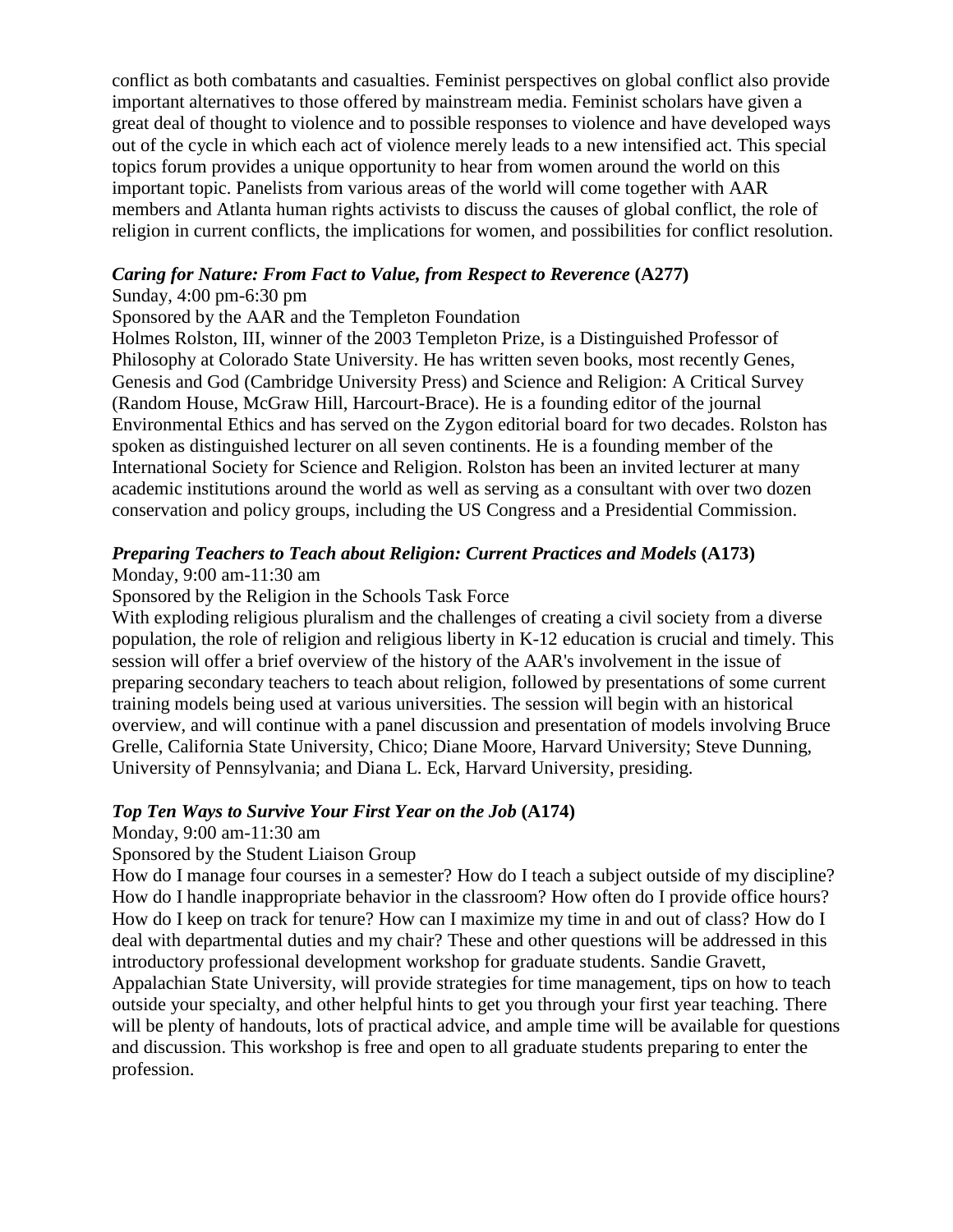# *Centennial Celebration of the Scholarship of W. E. B. DuBois* **(A175)**

Monday, 9:00 am-11:30 am

Sponsored by the Religion and Social Sciences Section, Afro-American Religious History Group, and the Womanist Approaches to Religion and Society Group

A century ago the pioneering researcher and scholar W. E. B. DuBois published his landmark work *The Souls of Black Folk*. A careful and probing examination of African American life in its many permutations at the turn of the twentieth century, *Souls* has since attained the status of black sacred text, urgently evoking scholars to more textured and nuanced analyses of the interior and exterior lifeways of black folk. No less explicit a theme in the work of DuBois was the commitment to research as prolegomenon to social change. The centennial writings of DuBois, both *Souls* and his less celebrated work *The Negro Church*, also published in 1903, represent the first serious systematic attempt to elucidate the religious expressions of African American life. The papers in this forum extend DuBois's own diligent effort to improve the social and spiritual condition of black people via scholarship, refracting race and gender through the lenses of womanist, socio-ethical, and philosophical analysis among others.

# *Methodology in the Study of Religion and Disability* **(A203)**

Monday, 1:00 pm-3:30 pm

Sponsored by the Religion and Disability Task Force

The emerging discipline of disability studies draws on methodologies from many fields. Literary studies and sociology, however, are the two fields that have had the greatest impact on disability studies. This session will examine the use of literary and sociological methodologies in the study of religion and disability. Rosemarie Garland-Thomson is Associate Professor in Women's Studies at Emory University. She specializes in feminist theory, American literature, and disability studies. Her published works include *Extraordinary Bodies: Figuring Physical Disability in American Literature and Culture* (1997). Nancy L. Eiesland is Associate Professor of Sociology of Religion at Candler School of Theology, Emory University. Her areas of specialization include gender, global trends, illness, and disability. Her published works include *The Disabled God: Toward a Liberatory Theology of Disability* (1994).

# *The Marty Forum: A Conversation with Robert Wuthnow on the Changing Face of American Protestantism* **(A204)**

# Monday, 1:00 pm-3:30 pm

This year inaugurates an exciting new conversation series, The Marty Forum, which will provide a venue for winners of the Martin E. Marty Public Understanding of Religion Award. This year's winner, Robert Wuthnow, will give brief remarks and field questions from *New York Times* religion writer Gustav Niebuhr, followed by questions from the audience. A scholar known for his ability to reach a wide variety of readers through his books, Wuthnow will speak about his recent research on the future of American Protestantism. Wuthnow received his Ph.D. from the University of California, Berkeley, and is the Gerhard R. Andlinger Professor of Sociology at Princeton University. He has written widely on American religion and cultural sociology. He is the author of many books, including the Pulitzer Prize nominated *Acts of Compassion* (1991), and most recently *The Quiet Hand of God: Faith-based Activism and the Public Role of Mainline Protestantism* (2002).

# *Introduction to Syllabus Writing Workshop* **(A205)**

Monday, 1:00 pm-3:30 pm Sponsored by the Student Liaison Group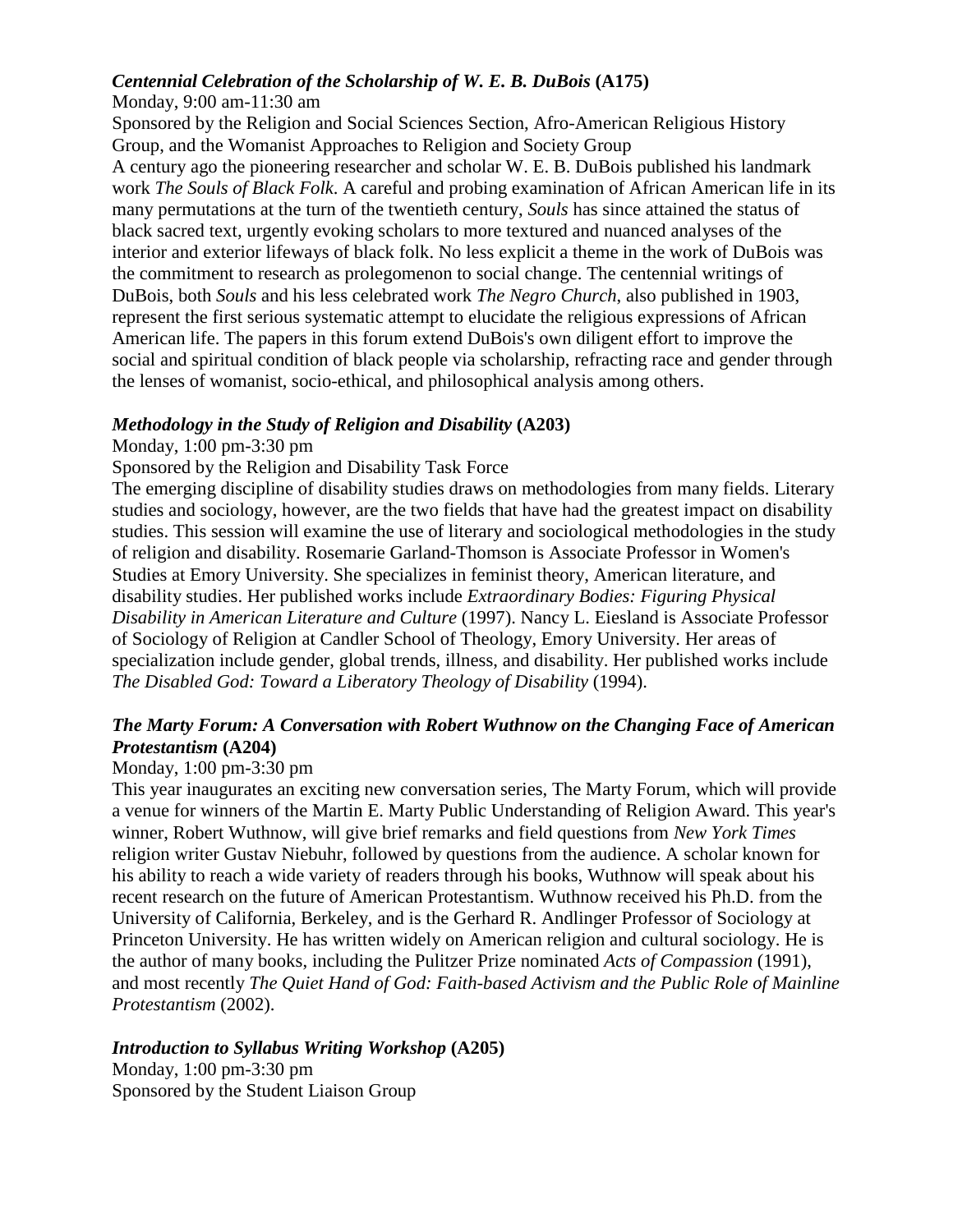This workshop brings together four professors from several colleges, a university, and a seminary to discuss various approaches to writing a syllabus. AAR Award for Excellence in Teaching winners Eugene Gallagher, Connecticut College and William Placher, Wabash College will join Timothy Renick, Georgia State University, and Emilie Townes, Union Theological Seminary, New York, to reflect on how to write a good syllabus, including such considerations as setting goals for a course, providing opportunities for feedback, and accommodating different learning styles. Ample time will be available for questions and discussion, no prior preparation is required.

# *Numbers Count: Gathering, Managing, and Using Census Data in a Program Review and Enhancement* **(A229)**

#### Monday, 4:00 pm-6:30 pm

Sponsored by the Academic Relations Task Force

This session will present further analysis of the data that has been collected in the Academy's undergraduate census, as well as the preliminary data analyses of the data gathered in the Academy's recent survey of academic doctoral programs. A slide show demonstration will show how a department or program can request comparable data based on the undergraduate census, data which can help them review their department or program and compare it with similar departments or programs within the nearly 900 which reported. There will also be a presentation on gathering, managing, and using data in a program review. Panelists include: Terrence W. Tilley, University of Dayton, and Carey J. Gifford, American Academy of Religion.

#### *Response to Modernity: Interactions between Japanese and European Scholarship on Buddhism* **(A230)**

#### Monday, 4:00 pm-6:30 pm

Sponsored by the International Connections Committee and the Cultural History of the Study of Religion Consultation

Participants from Japan and the United States collaborate here to analyze the role Japanese scholars played in the definition of Buddhism as a world religion and the formation of religious studies as an international field of inquiry. We concentrate on (a) the common institutional background of Japanese students working with European scholars, as well as the intellectual impact they exerted on their European mentors; (b) the historicist quest for the supposedly original rational philosophy of a demythologized Indian Buddhism, which mimicked European scholarship and hamstrung subsequent Japanese buddhology; (c) how Suzuki Daisetz succumbed to the rationalist European paradigm with regard to ancient India, even as he reserved for Japanese Buddhism a supposedly unique form of spirituality; and (d) how returning scholarpriests actively collaborated in a range of religious and intellectual activities aimed at rejuvenating and restructuring both academic inquiry and religious practice in Japan.

# *Putting Your Ph.D. to Work: Alternative Careers for Religion Graduates* **(A231)**

Monday, 4:00 pm-6:30 pm

# Sponsored by the Student Liaison Group

What can one do with a PhD in religious studies, other than teach in a university? This session will explore career opportunities in fields such as medical ethics, publishing, the non-profit sector, library science, academic administration, business, and government. Panelists will include Jan Heller, Providence Health System; David Little, Harvard University; Rex Matthews, Society of Biblical Literature; Rodney Petersen, Boston Theological Institute; Stephen S. Peterson, Allstate Insurance; and Laura C. Wood, Emory University.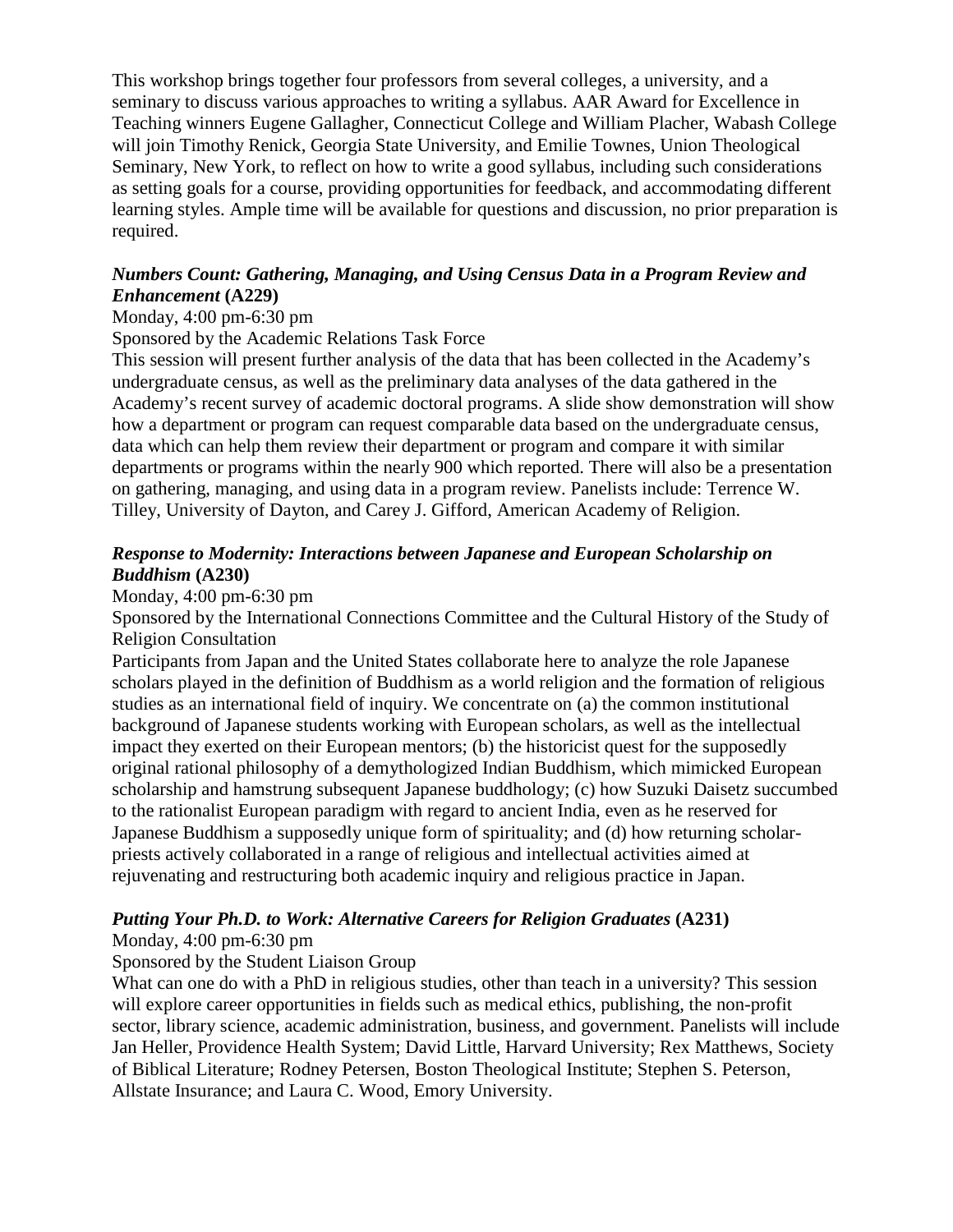# **Arts Series Presentations & Tours**

#### <span id="page-10-0"></span>*Arts Series Event: Saturday Night and Sunday Morning: Music as Spiritual Practice, a Performance by Don and Emily Saliers* **(A7)**

Friday, 7:00 pm-9:00 pm

Sponsored by the Society for the Study of Christian Spirituality

Mark S. Burrows, Andover Theological Seminary, Presiding

Join Don Saliers and Emily Saliers for an evening of musical performance and conversation about spirituality and the musical arts. The program will explore ways that music deepens life by creating, sharing, and improvising across so-called sacred/secular differences. Is there a lyric truth that refuses to side with either Saturday night or Sunday morning? Can music become a bridge between such cultural divides? Emily Saliers is a member of the Indigo Girls, a pioneering music duo with two decades of collaboration, eleven records, a Grammy Award, several platinum CD's, and commitments to the environment, Native American children, Habitat for Humanity, and human rights. Don Saliers teaches theology and liturgy at Emory University, and is a past president of the Society for the Study of Christian Spirituality.

#### **Tour:** *Jimmy Carter Library and Museum* **(A12)**

#### Saturday, 8:30 am-11:00 am

Sponsored by the Religions, Social Conflict, and Peace Consultation

The [Jimmy Carter Presidential Library and Museum](http://carterlibrary.galileo.peachnet.edu/) is one of only 10 presidential libraries in the world and the only one in the deep South. The library is home to the presidential papers of the Carter Administration. Located adjacent to the non-profit Carter Center in the Carter Presidential Center complex, the library and its museum are operated by the National Archives and are open to the public seven days a week. The museum of the Jimmy Carter Library provides a glimpse of the American Presidency, from life in the White House to complex decisions made in the Oval Office. Several exhibits focus on important twentieth-century issues such as war and peace, disarmament, and the economy. The exhibit features an exact replica of the Oval Office, and information on the the Camp David Summit and the Iran Hostage Situation. This is a self-guided tour. There is a \$15 fee for this tour (covers admission). You must RSVP in advance on a separate registration form.

#### **Tour:** *Martin Luther King, Jr. Center* **(A13)**

Saturday, 8:30 am-11:00 am

Sponsored by the Afro-American Religious History Group, Black Theology Group, and Womanist Approaches to Religion Group

Established in 1968 by Coretta Scott King, [The King Center](http://thekingcenter.com/tkc/index.asp) is the official, living memorial dedicated to the advancement of the legacy of Dr. Martin Luther King, Jr., leader of America's greatest nonviolent movement for justice, equality and peace. More than 650,000 visitors from all over the world are drawn annually to the King Center to pay homage to Dr. King, view unique exhibits illustrating his life and teachings and visit the King Center's Library, Archives, his final resting place, his birth home, gift shop and other facilities. Located in Atlanta's Martin Luther King, Jr. National Historic Site, The King Center utilizes diverse communications media, including books, audio and video cassettes, film, television, CDs, and Web pages, to reach out far beyond its physical boundaries to educate people all over the world about Dr. King's life, work, and his philosophy and methods of nonviolent conflict-reconciliation and social change.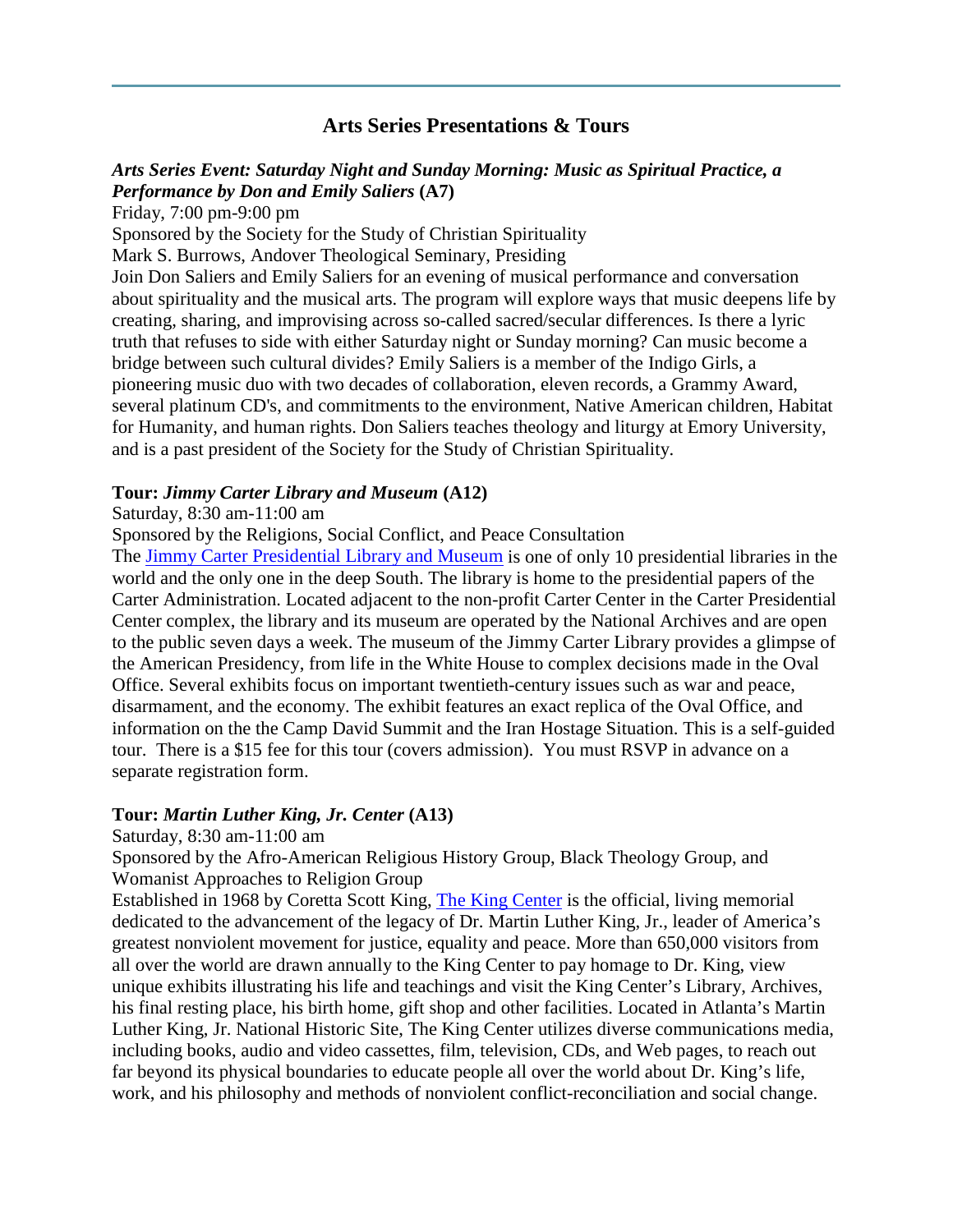This is a self-guided tour. There is a \$10 fee; you must RSVP in advance on a separate registration form.

#### **Tour:** *Michael C. Carlos Museum* **(A14)**

Saturday, 9:30 am-12:00 noon

Sponsored by the Arts, Literature, and Religion Section, Europe and the Mediterranean in Late Antiquity Group, and Anthropology of Religion Consultation.

The collections of the Michael C. Carlos Museum of Emory University span the globe and the centuries. Housed in a distinguished building by renowned architect Michael Graves, the Carlos maintains the largest collection of ancient art in the Southeast with objects from ancient Egypt, Greece, Rome, the Near East, and the ancient Americas. The Museum is also home to collections of nineteenth and twentieth-century sub-Saharan African art and European and American works on paper from the Renaissance to the present. The Carlos Museum works with Emory faculty members to develop unique special exhibitions that draw on collections from around the world to engage the public and contribute to current scholarship. The Museum also mounts exciting traveling exhibitions developed by other institutions and makes them available to university students and faculty and the general public. For more information, visit http://carlos.emory.edu. Your guide is a member of the museum staff. There is a \$10 fee for this tour. You must use the registration form to RSVP for the tour.

# **Tour:** *Emory University's Pitts Theology Library Special Collections* **(A14)**

Saturday, 9:30 am-12:00 noon

Sponsored by the Theology and Religious Reflection Section, Reformed Theology Group, and Wesleyan Studies Group

[Pitts Theology Library,](http://www.pitts.emory.edu/) one of Emory University's six instructional libraries, is a distinguished collection of theological materials. With over 490,000 volumes, the library provides unusually rich resources for the Candler School of Theology and Emory University and has attracted international attention for its collections. Pitts Theology Library has over 95,000 volumes in its Special Collections. Significant collections include: the English Religious History Collection, with items that date from 1660 until 1920; the Richard C. Kessler Reformation Collection, a group relating to the Protestant Reformation in Germany; the English and American Hymnody and Psalmody Collection of items from the sixteenth through the twentieth century; the North European Theological Dissertations of titles from the sixteenth century until the early twentieth century that document the course of theological scholarship in northern Europe. Your guide is a member of the library staff. There is a \$10 fee for the tour. Please use the registration form to

RSVP for the tour.



# **Arts Series Event:** *Places of Peace and Power: The Sacred Site Slide Show of Martin Gray* **(A166)**

Sunday, 8:30 pm -10:00 pm

Diane Apostolos-Cappadona, Georgetown University, presiding Anthropologist and art photographer Martin Gray spent twenty years traveling in 80 countries, studying pilgrimage traditions, sacred places and religious art. He has visited more than 1000 holy places, participated in countless ceremonies, met shamans and sages, and deeply studied the

arcane sciences of archaeoastronomy, geomancy and sacred geography. In this beautiful slide show of sacred places around the world, Martin will present a fascinating discussion of the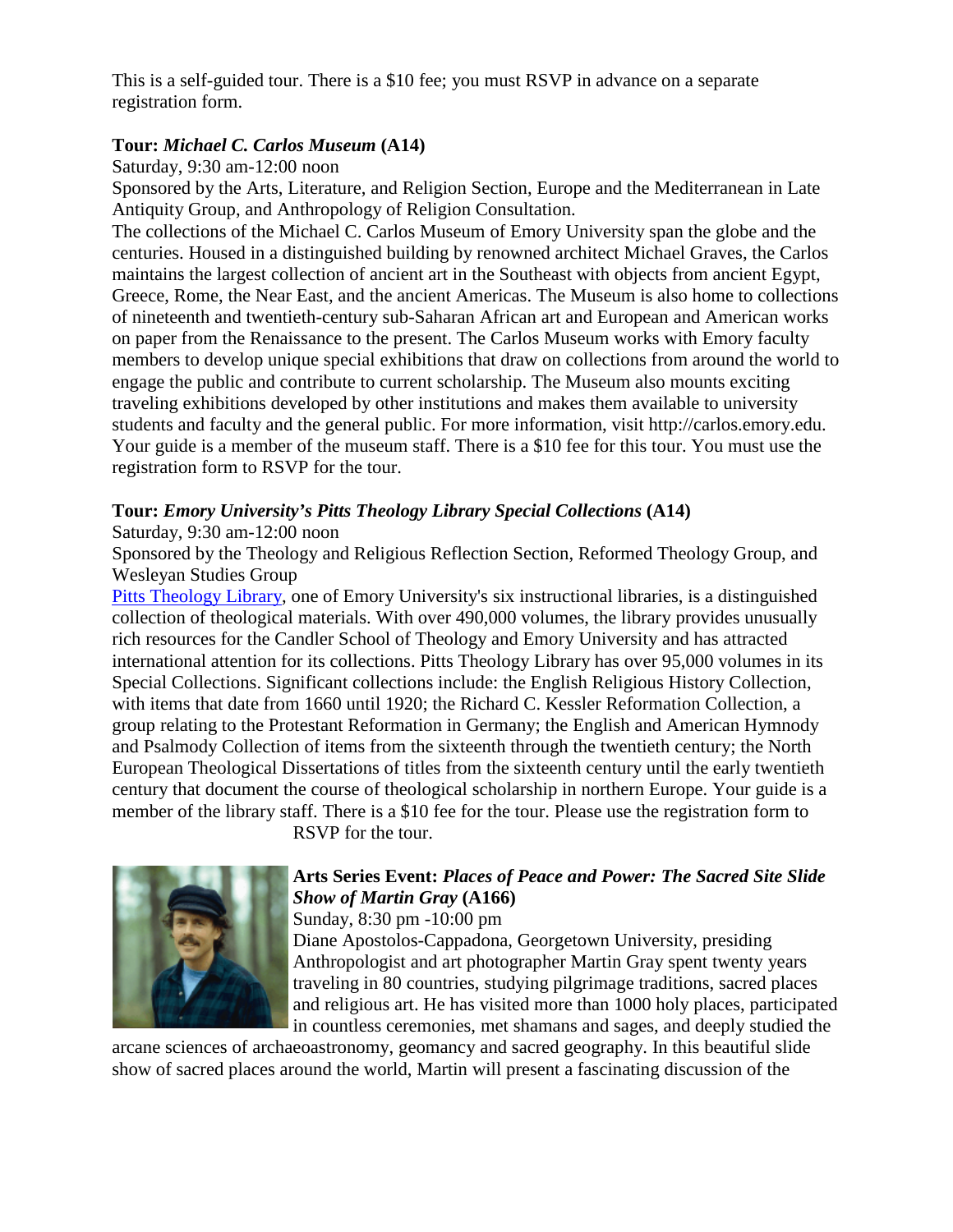mythology and anthropology of pilgrimage places and a radical explanation of the miraculous phenomena that occur at the sites. For more information: [http://www.sacredsites.com.](http://www.sacredsites.com/) 

# **Tour:** *Walking Tour of Atlanta's Religious and Civic Sites* **(A202)**

Monday, 1:00 pm-3:30 pm Sponsored by the North American Religions Section Tour of religious sites on Peachtree Street. Logistical details will be announced when the tour group meets. Please bring at least \$5 to use for MARTA public transportation fares. If you plan to participate, please e-mail the Annual Meeting Program Director at [annualmeeting@aarweb.org](mailto:annualmeeting@aarweb.org) or use the separate registration form so that the tour won't leave without you.

# **Arts Series Event:** *Voices of Inner Strength Gospel Choir* **(A254)**

Monday, 8:30 pm-10:00 pm

The Voices of Inner Strength (VOIS) of Emory University is a student gospel choir whose purpose is not to entertain, but to serve the Lord in song. Founded in 1979, VOIS performs a broad repertoire of music representative of the Black spiritual experience. VOIS has continued to strive upward and outward as its ministry has developed within and beyond Emory University. Community service projects and performances for Atlanta area churches, civic groups and other organizations have become a regular part of VOIS activities. The choir has toured in several states, including California, Tennessee and New York, as well as Jamaica and Bermuda in recent years. The annual tour has become a highlight for VOIS as it has presented opportunities for ministry nationwide and abroad. In the spring of 2000, VOIS recorded its first CD, entitled "Voices in My Head."

#### **Films**

#### <span id="page-12-0"></span>**The Lord of the Rings: The Fellowship of the Ring (A8)**

Friday, 7:00 pm-10:30 pm

Sponsored by the Religion, Film, and Visual Culture Group

Jill Gorman, Temple University, Presiding

*[The Lord of the Rings](http://www.lordoftherings.net/)*, based on the book by J.R.R. Tolkien, is a groundbreaking epic of good versus evil, extraordinary heroes, wondrous creatures and dark armies of terror. *The Lord of the Rings* tells the story of Frodo Baggins, a Hobbit (Elijah Wood) who battles against the Dark Lord, Sauron, to save Middle-Earth from the grip of evil. Frodo and his fellowship of friends and allies embark on a desperate journey to rid the earth of the source of Sauron's greatest strength, the One Ring, a ring of such power that it cannot be destroyed. His extraordinary adventures across the treacherous landscape of Middle-Earth reveal how the power of friendship and courage can hold the forces of darkness at bay.

Directed by Peter Jackson, 2001, 178 minutes (color, USA).

#### **The Matrix: Reloaded (A79)**

Saturday, 8:30 pm-10:30 pm Sponsored by the Religion, Film, and Visual Culture Group Julien Fielding, University of Kansas, Presiding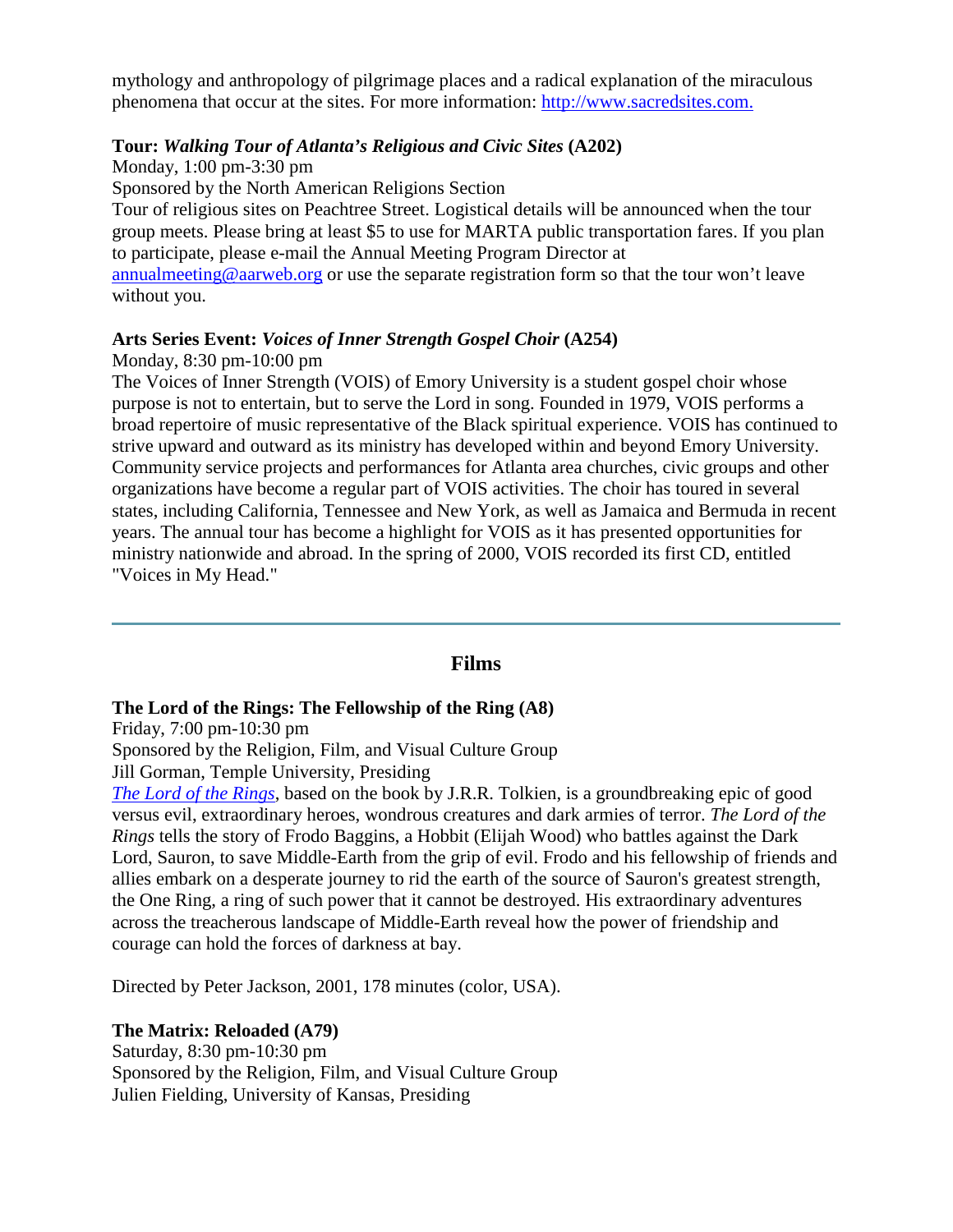Following the 1999 movie *The Matrix*, the [sequel](http://whatisthematrix.warnerbros.com/) tells the story of Neo (Keanu Reeves), Morpheus (Laurence Fishburne), Trinity (Carrie-Anne Moss), and the rest of the crew as they continue to battle the machines that have enslaved the human race in the Matrix. Now, more humans are waking up out of the Matrix and attempting to live in the real world. As their numbers grow, the battle moves to Zion, the last real-world city and the center of human resistance. Neo is the Chosen One, but is he a match for what the Matrix has to offer? The controllers are determined to keep the planet as it is, but the revolution is sparking, and will soon explode ... since the movie has just been released, more detail cannot be divulged. Come and see for yourself.

Directed by Andy and Larry Wachowski, 2003, 138 minutes (color, USA).

#### **The Seventh Chamber of Edith Stein: An Interpreted Life (A168)**

Saturday, 8:30 pm-10:30 pm

Sponsored by the Religion, Holocaust, and Genocide Group and the Religion, Film, and Visual Culture Group.

Theresa Sanders, Georgetown University, Presiding

This film is a stylized interpretation of Edith Stein's life and death. Stein (1891-1942) was born to a Jewish family but declared herself an atheist at fourteen. As a student of philosophy she was assistant to Husserl and wrote her doctoral dissertation on "The Problem of Empathy." In 1922 she was baptized a Catholic and in 1933 entered a Carmelite convent. With the rise of Nazism she fled from Germany to Holland, but after Dutch bishops protested against Nazi policies, Stein and other Catholic converts from Judaism were deported by the Nazis to Auschwitz and were murdered. In a controversial move, Pope John Paul II later canonized Stein as a Catholic martyr. This movie tells Stein's story by exploring its interior, mystical significance. It highlights especially the influence on Stein of the writings of Teresa of Avila.

Directed by Marta Meszaros, 1996, 110 minutes (color, France. French, with English subtitles).

# **The Gospel of John (A279)**

#### Sunday, 8:00 pm - 11:00 pm

One of the world's most widely read and time-honored texts, the Gospel of John is now faithfully re-created into a full-length, live action epic feature film. A momentous undertaking involving a host of artists and esteemed theological consultants from around the world, Visual Bible's *The Gospel of John* is the word-for-word re-telling of the American Bible Society 's Good News bible. This film is being shown exclusively on Sunday, November 23 at 8:00 pm at the Rialto Center for the Performing Arts at 80 Forsyth Street NW. Please meet in the main lobby of the Marriott Marquis Atlanta Hotel at 7:30 pm to go to the theater.

Directed by Philip Saville, 2002, 180 minutes (color, Canada).

# **Distance***: Screening and Consultation with Director Kore-eda* **(A167)**

Sunday, 8:30 pm-10:30 pm

Sponsored by the Religion, Film, and Visual Culture Group and the Japan Foundation Kore-eda Hirokazu, Tokyo, Japan; Michiaki Okuyama, Nanzan University; Paul L. Swanson, Nanzan University; Presiding

Kore-eda Hirokazu is a Japanese film director whose work has been awarded prizes at film festivals in Chicago, Nantes, Vancouver, and Venice. Kore-eda's latest movie, *[Distance](http://www.kore-eda.com/distance/index.htm)*, is a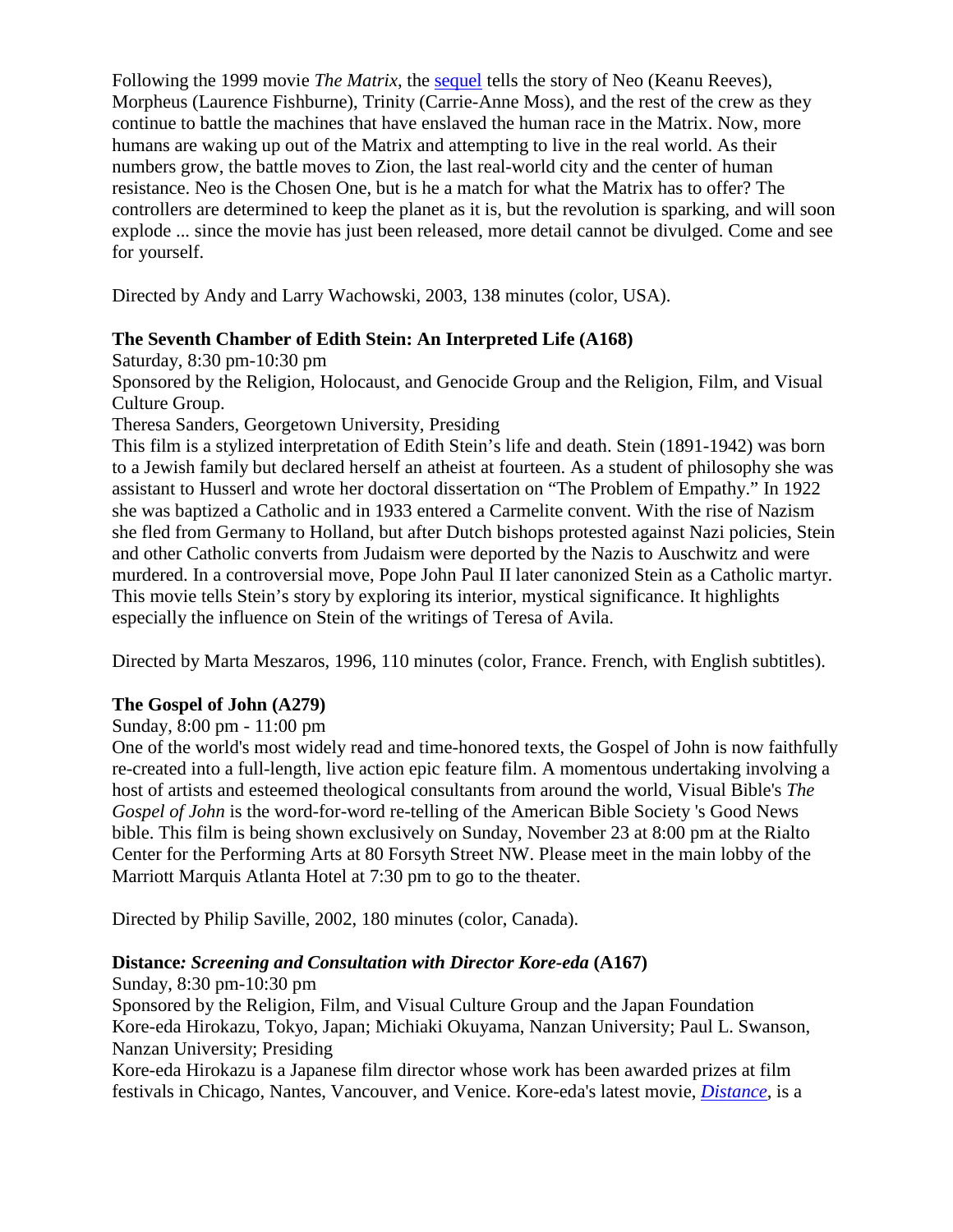polemical study of the human condition that takes its motif from the real crimes of the Aum Shinrikyo affair. Its fictional main characters are a-religious people who turn out to be bereaved family members of the followers of a religious group who committed a massacre in the near past and then underwent group suicide. These four bereaved families are forced to confront, in their memories, the deaths of their family members who had been involved in the religious group, and the "distance" they experience from the deceased. Kore-eda seems to challenge the audience to reflect on how "distant" these "ordinary" people are from their family members who are "religious" criminals. Kore-eda will make a special appearance to attend this showing of his film.

Directed by Kore-eda Hirokazu, 2001, 132 minutes (color, Japan. Japanese, with English subtitles)

# **Ramadan: A Fast of Faith** *and* **My Journey, My Islam (A255)**

Monday, 8:30 pm-10:30 pm Sponsored by the Study of Islam Section Jonathan Brockopp, Bard College, Presiding In honor of Ramadan, the Muslim month of fasting, the Study of Islam Section is presenting two films, both suitable for classroom use. *Ramadan: A Fast of Faith*, beautifully filmed in Java and Sumatra, tells the story of Ramadan through the eyes of a young couple, interwoven with devotees' reflections on their feelings of unity, rejoicing, and reverence for God.

Directed by Ra'up McGee, 1999, 53 minutes (color, Java).

*My Journey, My Islam* is a personal journey between the West and Rasool's birthplace, the Indian sub-continent. Visually compelling images of everyday Islamic life are woven in with the lives of several Muslim women. Distributed by Women Make Movies, a multicultural, multiracial, non-profit media arts organization which facilitates the production, promotion, distribution and exhibition of independent films and videotapes by and about women.

Directed by Kay Rasool, 1999, 56 minutes (color, India with English subtitles)

# *Trembling Before G\*d* **(A256)**

Monday, 8:30 pm-10:00 pm Sponsored by the Gay Men's Studies in Religion Group and the Relgion, Film, and Visual Culture Group Sandi Simcha Dubowski, New York, NY, Presiding

*Trembling Before G<sup>\*</sup>d* shatters assumptions about faith, sexuality and religious fundamentalism. It is a documentary film of intimately told personal stories about gay and lesbian Orthodox and Hasidic Jews and their struggle with being gay and religious. As one commentator has said, "*Trembling Before G\*d* is about being gay but is also about the need to belong -- to parents, to community, to a set of rules." Whatever position one takes in terms of homosexuality and biblical injunctions against it, this compelling film offers brilliant insight into a fundamental internal struggle.

Directed by Sandi Simcha Dubowski, 2001, 84 minutes (color, USA.).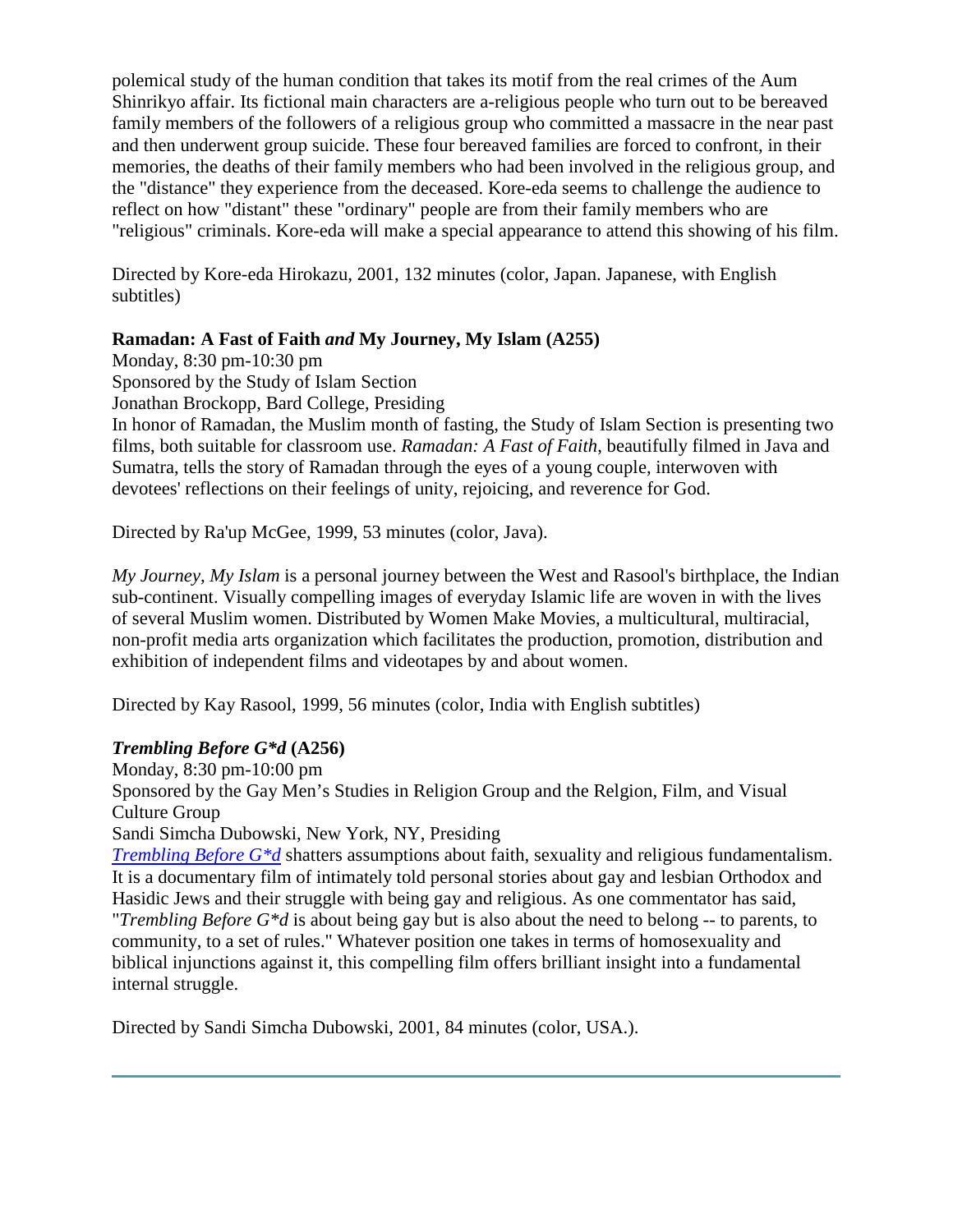# **Sessions on Professional Practices & Institutional Location**

<span id="page-15-0"></span>Strengthening the profession, qua profession, is a continuing focus for the Academy. This year's Annual Meeting includes new opportunities to engage a range of issues around professional practices and the relationship between institutional location and intellectual identity.

**Chairs Workshop** (A1) Friday, 8:00 am-4:00 pm

**Religion and Media Workshop** (A3) Friday, 10:00 am-6:00 pm

**Women's Caucus Workshop** (A4) Friday, 11:30 am-5:00 pm

**EIS Center Orientation** (A6) Friday, 7:00 pm-9:00 pm

**Answering the Reporter's Call: Being a Reliable News Source** (A18) Saturday, 9:00 am-11:00 am

**Money Matters: A Professional Development Workshop Geared toward Early Career Decisions** (A20) Saturday, 9:00 am-11:00 am

**From Side Show to Center Stage: Mainstreaming the Study of Religion at Major Research Universities** (A23) Saturday, 1:00 pm-3:30 pm

**Surviving and Flourishing: Challenges and Opportunities of Racial and Ethnic Minorities in the Profession** (A49) Saturday, 4:00 pm-6:30 pm

**The Use and Abuse of Adjunct Faculty in Religious Studies** (A50) Saturday, 4:00 pm-6:30 pm

**Teaching a Key Concept: A Workshop** (A51) Saturday, 4:00 pm-6:30 pm

**Indigenous Educational Systems and Religion** (A65) Saturday, 4:00 pm-6:30 pm

**Religious Studies in the Japanese Context** (A84) Sunday, 9:00 am-11:30 am

**Site Visits in the Study of Religion: Practice, Problems, Prospects** (A86) Sunday, 9:00 am-11:30 am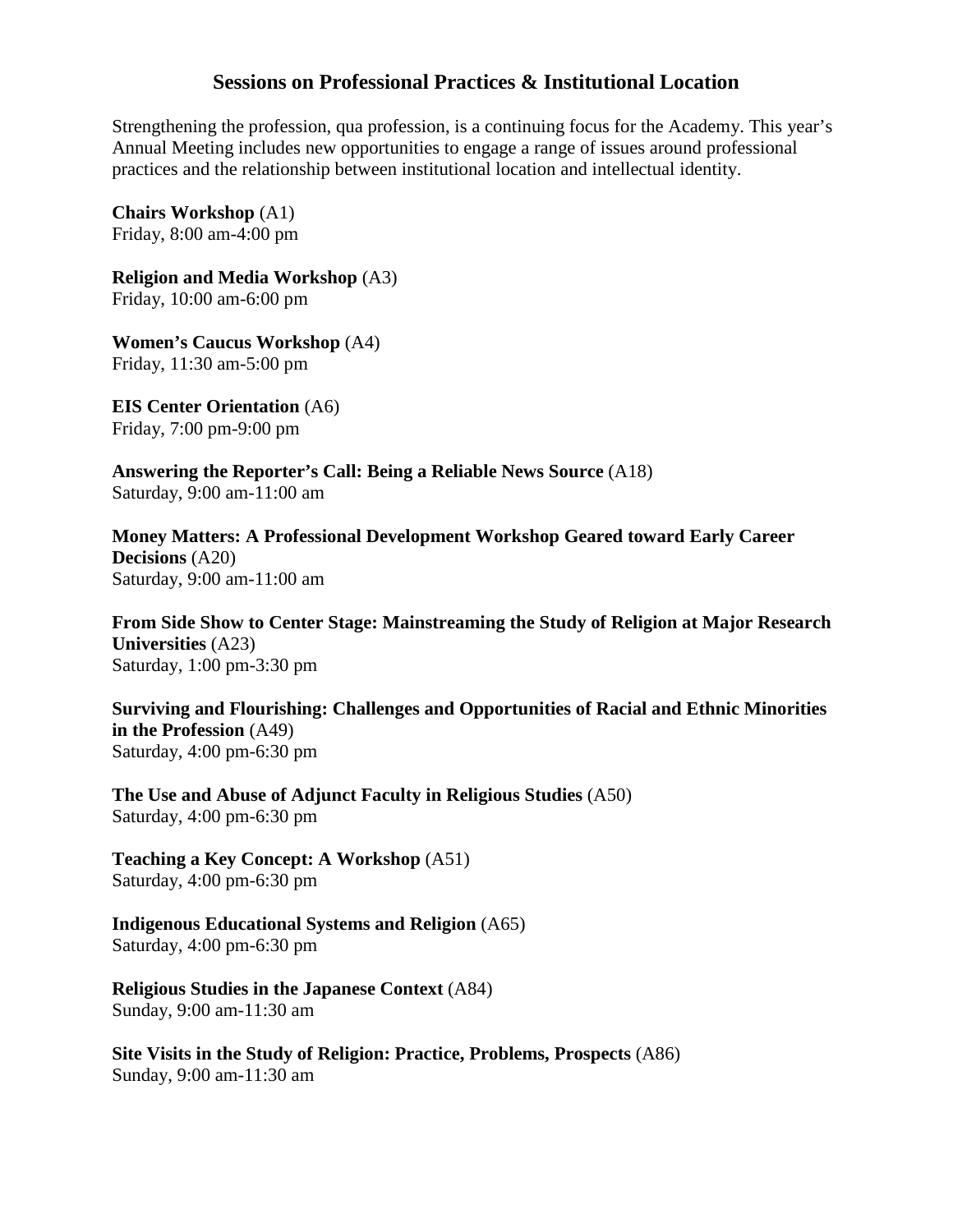**The Craft of a Public Intellectual: Teaching at the Intersections of Religious Studies and the Common Good** (A88) Sunday, 9:00 am-11:30 am

**How Religion Matters in Crisis Situations: Perspectives from Law Enforcement, News Media, and Religious Studies Scholars** (A113) Sunday, 1:00 pm-3:30 pm

**More Voices, Multiple Lenses: Diverse Perspectives in the Religious Studies Classroom** (A140) Sunday, 4:00 pm-6:30 pm

**Religion/s between Covers: Dilemmas of the World Religions Textbook** (A142) Sunday, 4:00 pm-6:30 pm

**Preparing Teachers to Teach about Religion: Current Practices and Models** (A173) Monday, 9:00 am-11:30 am

**Top Ten Ways to Survive Your First Year on the Job** (A174) Monday, 9:00 am-11:30 am

**Introduction to Syllabus Writing Workshop** (A205) Monday, 1:00 pm-3:30 pm

**Putting Your PhD to Work: Alternative Careers for Religion Graduates** (A231) Monday, 4:00 pm-6:30 pm

**In-Spired Minds and En-Spirited Teaching: The Whole Person in and out of the Classroom** (A232) Monday, 4:00 pm-6:30 pm

# **Sessions with Focus on Japanese Scholars and Scholarship**

<span id="page-16-0"></span>**Recent Research on Japanese Religions and Society** (A36) Saturday, 1:00 pm-3:30 pm

**The Kyoto School in Dialogue with the West** (A58) Saturday, 4:00 pm-6:30 pm

**Religious Studies in a Japanese Context** (A85) Sunday, 9:00 am-11:30 am

**Christianity in Japan: Conflicting Experiences** (A143) Sunday, 4:00 pm-6:30 pm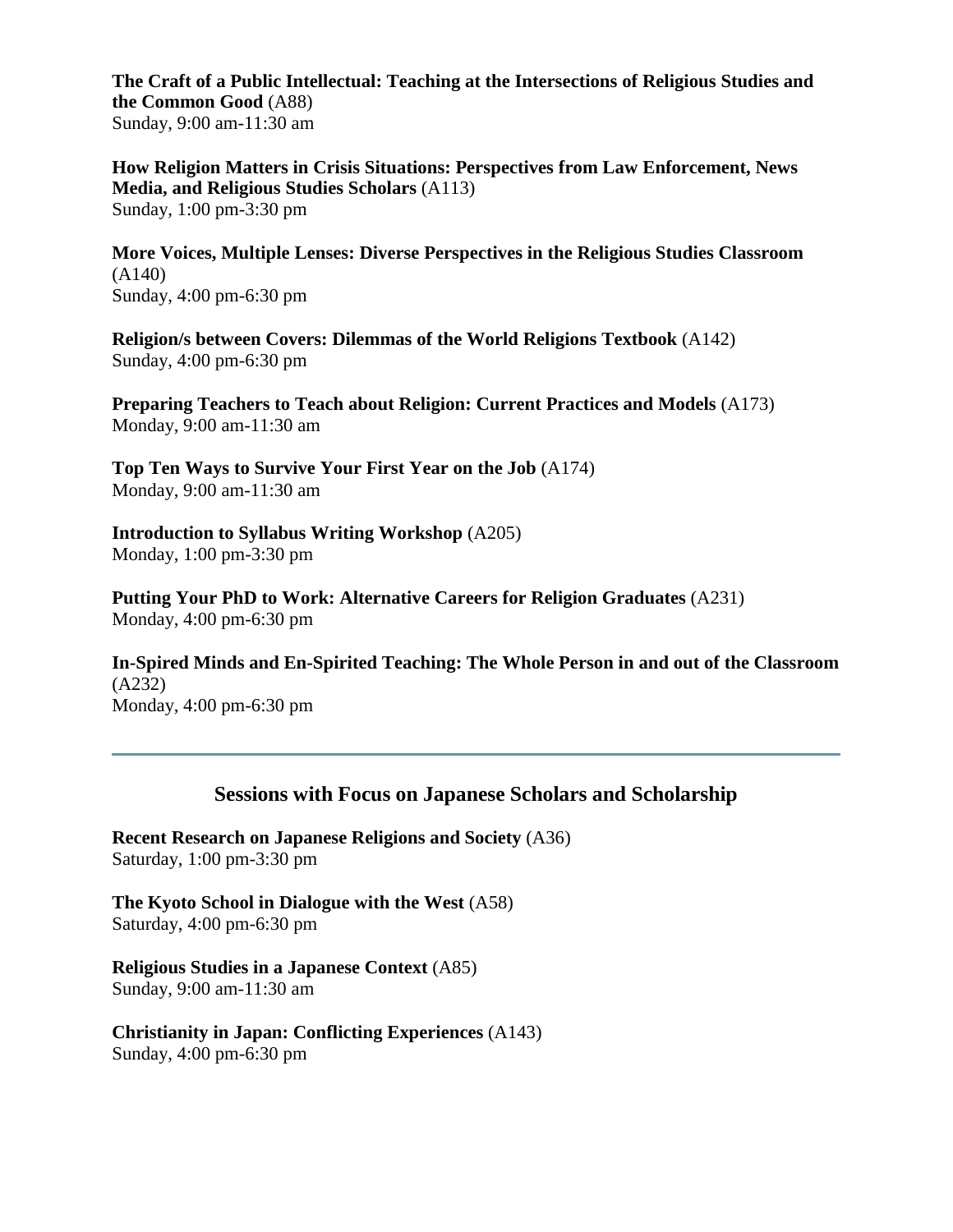**Revisiting Authenticity Discourses in Japanese Religious Renewal Movements: Theory and a Descent to Cases** (A155) Sunday, 4:00 pm-6:30 pm

**Distance***: Screening and Consultation with Director Kore-eda* **(A167)** Sunday, 8:30 pm-10:30 pm

**Public Relations and Growth Strategies in New Religious Movements in Japan** (A189) Monday, 9:00 am-11:30 am

**Monotheism vs. Polytheism? East Asian Views on Religion and Environmental Ethics** (A198) Monday, 9:00 am-11:30 am

**Japanese-American Immigrants and Religion in the Late Nineteenth and Early Twentieth Centuries** (A215) Monday, 1:00 pm-3:30 pm

**Response to Modernity: Interactions between Japanese and European Scholarship on Buddhism** (A230) Monday, 4:00 pm-6:30 pm

# **Books Under Discussion**

#### <span id="page-17-0"></span>**Women and Religion Section (A60)**

Mary Farrell Bednarowski, *The Religious Imagination of American Women* Satruday, 1:00 pm-3:30 pm

#### **Women and Religion Section and Asian North American Religion, Culture, and Society Group**

Rita Nakashima Brock, *Journeys by Heart: A Christology of Erotic Power* Sunday, 9:00 am-11:30 am

#### **Buddhism Section (A178)**

Ronald Davidson, *Indian Esoteric Buddhism* Monday, 9:00 am-11:30 am

#### **Religion, Social Conflict, and Peace Consultation (A136)**

Marc Gopin, *Holy War, Holy Peace: How Religion Can Bring Peace to the Middle East* Sunnday, 4:00 pm-6:30 pm

#### **History of Christianity Section (A54)**

Philip Jenkins, *The Next Christendom: The Coming of Global Christianity* Saturday, 4:00 pm-6:30 pm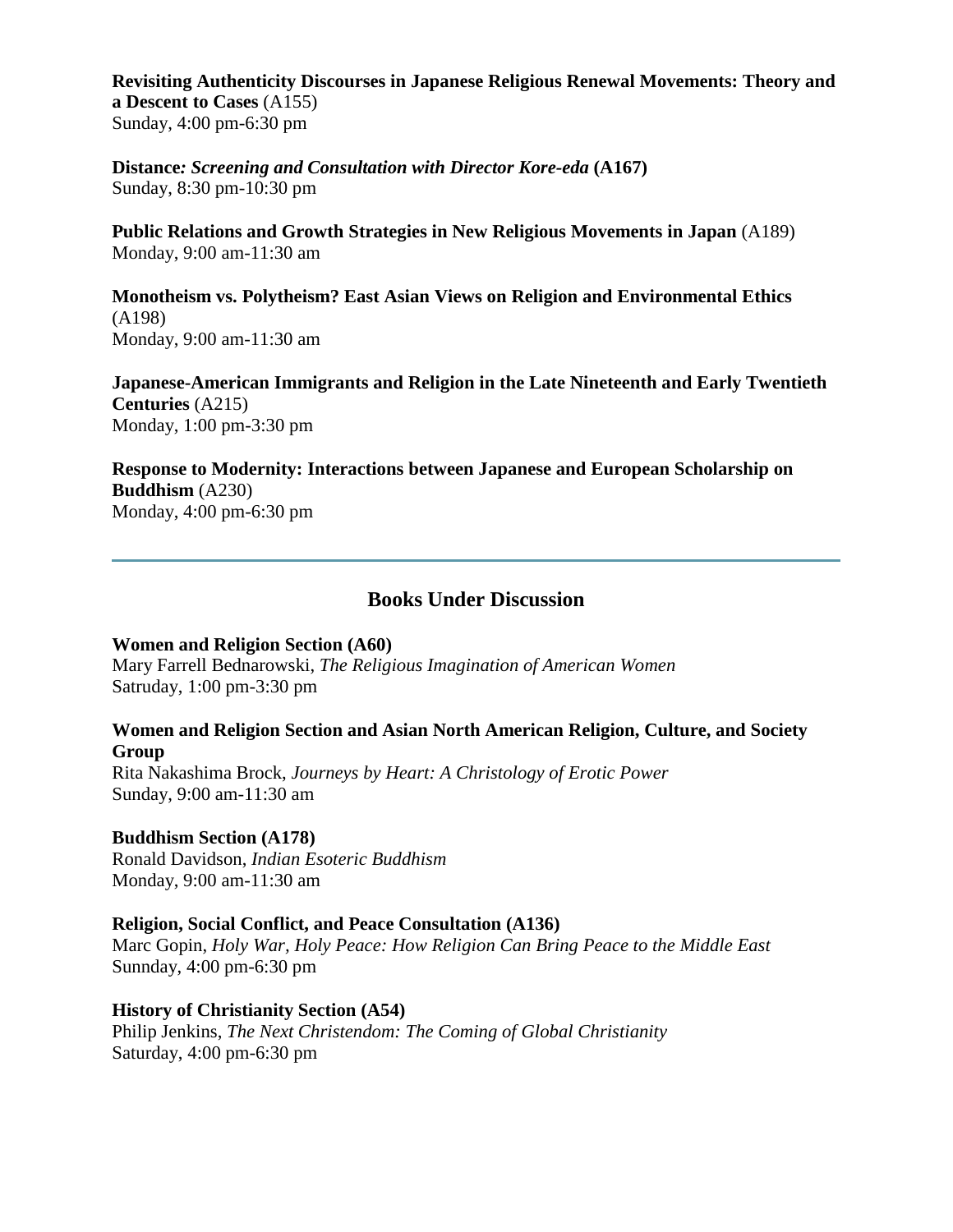#### **Religion, Social Conflict, and Peace Consultation (A136)**

Charles Kimball, *When Religion Becomes Evil* Sunnday, 4:00 pm-6:30 pm

#### **Indigenous Religious Traditions Group and Religion in Latin America and the Caribbean Group (A103)**

Charles H. Long, *Alpha: Myths of Creation* Sunday, 9:00 am-11:30 am

#### **Study of Judaism Section and Comparative Studies in Hinduisms and Judaisms Group (A148)**

Daniel Matt, transl., *The Zohar: Pritzker Edition* Sunday, 4:00 pm-6:30 pm

#### **History of Christianity Section and Christian Spirituality Group (A180)**

Paulist Press's *Classics of Western Spirituality Series* Monday, 9:00 am-11:30 am

#### **Religion and Science (A158)**

Gregory R. Peterson, *Minding God: Theology and the Cognitive Sciences* Sunday, 4:00 pm-6:30 pm

#### **Theology and Religious Reflection Section (A242)**

Stephen G. Ray, *Do No Harm: Social Sin and Christian Responsibility* Monday, 4:00 pm-6:30 pm

#### **History, Method, and Theory in the Study of Religion Consultation (A197)**

Edward Said, *Orientalism* Monday, 9:00 am-11:30 am

#### **Pragmatism and Empiricism in American Religious Thought Group (A157)**

Jeffrey Stout, *Democracy and Tradition: Religion, Ethics, and Public Philosophy* Sunday, 4:00 pm-6:30 pm

# **Receptions and Breakfasts**

#### <span id="page-18-0"></span>**JAAR International Breakfast (A19)**  Saturday, 9:00 am-11:00 am

**Japanese Scholars' Lunch Reception (A22)**  Saturday, 12:30 pm-2:00 pm

# **Outsider Art Exhibit Reception (A278)**

Saturday, 5:00 pm - 6:30 pm Gallery 100 of the Atlanta College of Art 1280 Peachtree Street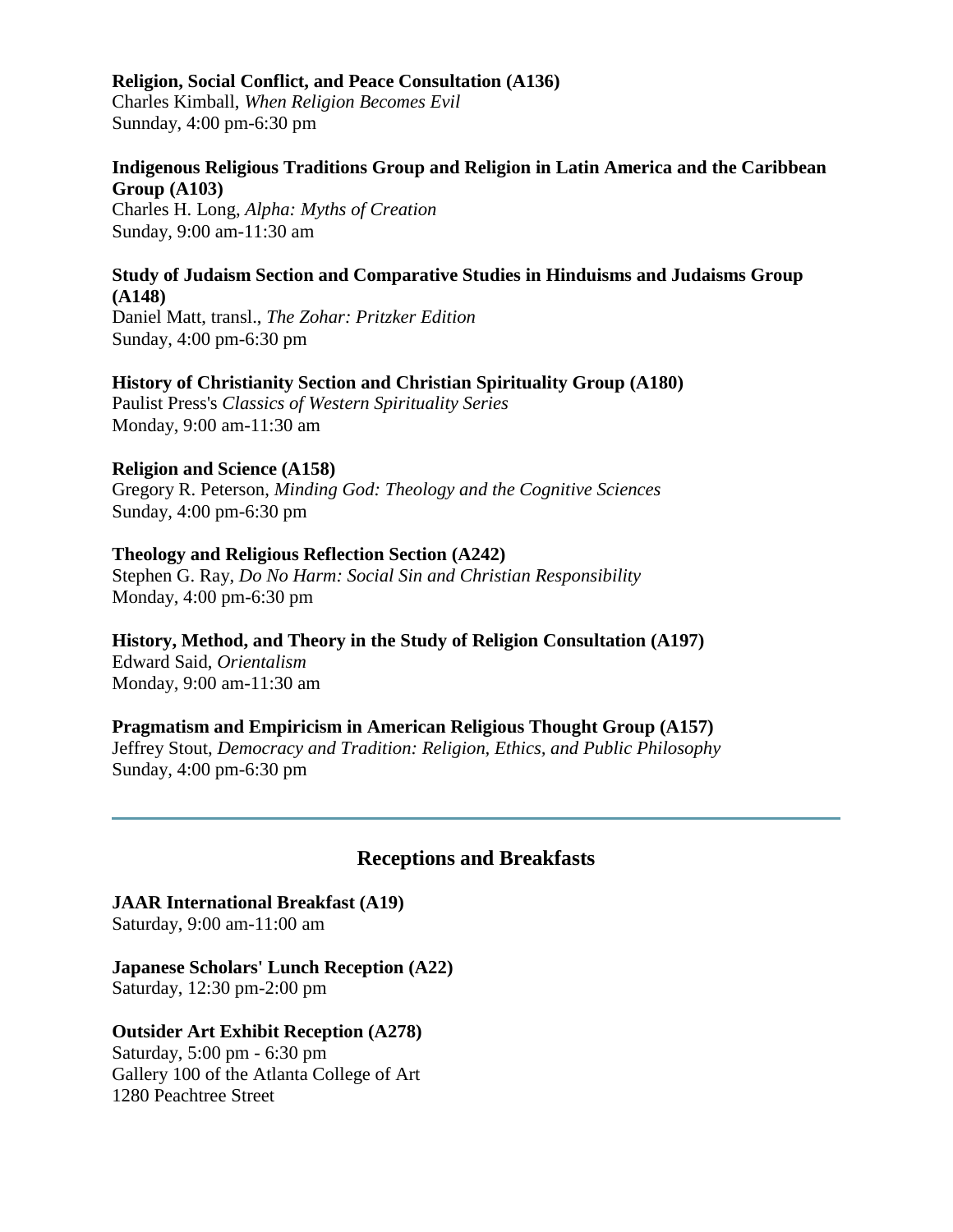Please join us at a special reception sponsored by the AAR Arts Series and the Atlanta College of Art highlighting an exhibit of Outsider Art. This exhibition coincides with A25 "New Directions in the Study of Art & Religion: The Case of Self-Taught/Outsider/ Vernacular Art," sponsored by the Arts, Literature, and Religion Section and the History, Method, and Theory in the Study of Religion Consultation. Directions: from the Peachtree Center MARTA Station, go four stops north to the Arts Center Marta stop. Follow the signs to the Atlanta College of Art. For more information, contact Brent Plate, [B.plate@tcu.edu.](mailto:B.plate@tcu.edu)

# **Friends of the Academy Reception (A75)**

Saturday, 5:30 pm-7:00 pm Individuals whose generosity has allowed us to continue many of our special programs are invited to a reception hosted by the AAR Board of Directors to learn about some exciting new initiatives.

# **Racial and Ethnic Minority AAR Members Reception (A76)**

Saturday, 6:00 pm-7:00 pm Interested persons are invited to a reception celebrating the contributions of racial and ethnic minority scholars in the Academy.

# **AAR Members' Dance Party (A79)**

Saturday, 8:30 pm-12:00 am AAR members are invited to join one another at the AAR Members' Dance Party for music and dancing.

# **Women's Caucus Reception (A80)**

Saturday, 9:00 pm-11:00 pm Interested persons are invited to a reception honoring women's contributions in the Academy.

# **Student Member Reception (A81)**

Saturday, 10:00 pm-11:30 pm AAR and SBL student members are invited to drop by for conversation with fellow students. Beer, wine, soda, and light snacks will be provided.

# **AAR New Members Continental Breakfast (A83)**

Sunday, 7:30 am-8:45 am New (first-time) AAR members in 2003 are cordially invited to a continental breakfast with members of the Board of Directors.

# **AAR Retired Members Reception (A164)**

Sunday, 5:30 pm-6:30 pm All members of the AAR who are retired from full-time employment are cordially invited to an open house hosted by Barbara DeConcini, executive director, and Robert A. Orsi, president.

# *JAAR* **Editorial Board Reception (A169)**

Sunday, 8:30 pm-10:00 pm *JAAR* Editorial Board members are invited to a reception in their honor.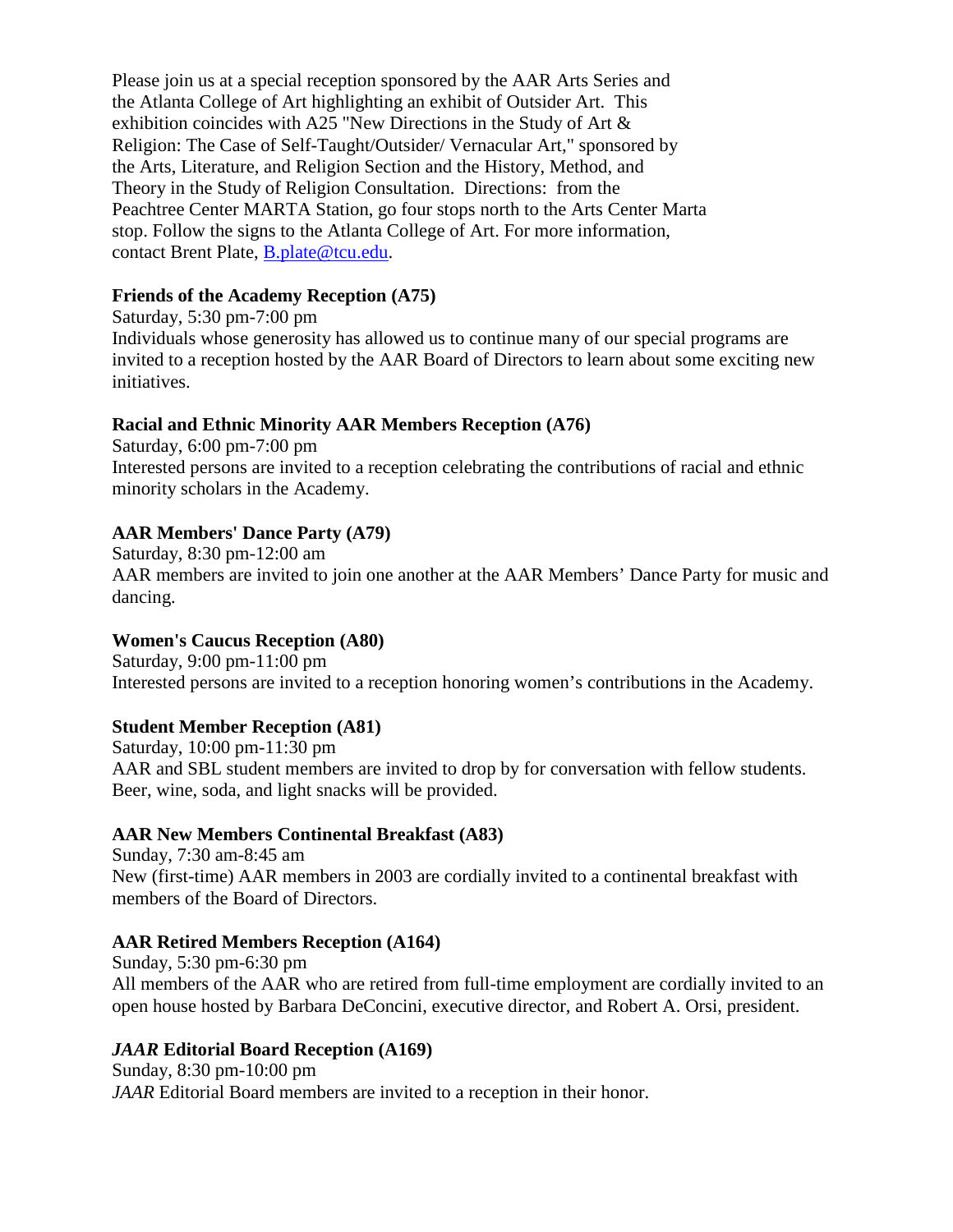#### **International Members Continental Breakfast (A172)**

Monday, 7:30 am-8:45 am

All AAR international attendees are invited to an information session and continental breakfast hosted by the International Connections Committee.

#### **AAR Program Unit Chairs and Steering Committee Members Reception (A257)**

Monday, 9:00 pm-10:30 pm

AAR program unit chairs and steering committee members are invited to a reception in their honor hosted by the Program Committee.

# <span id="page-20-0"></span>**Especially for Students**

#### **Student Liaison Group Meeting (A16)**

Saturday, 9:00 am-10:45 am Richard Amesbury, Valdosta State University, Presiding Appointed and elected Student Liaison Group members will gather to discuss business.

# **Introduction to the AAR (A24)**

Saturday, 1:00 pm-3:30 pm Richard Amesbury, Valdosta State University, Presiding This session provides an orientation to AAR structures, programs, publications, and services. Brief presentations will be given, and ample opportunity for questions and discussion will follow.

# **Student Members Reception (A81)**

Saturday, 10:00 pm-11:30 pm AAR and SBL student members are invited to drop by for conversation with fellow students. Beer, wine, soda, and light snacks will be provided.

# **Top Ten Ways to Survive Your First Year on the Job (A174)**

Monday, 9:00 am-11:30 am Richard Amesbury, Valdosta State University, Presiding Your questions on how to tackle everything from time management to classroom behavior problems will be answered in this session.

# **Intro to Syllabus Writing Workshop (A205)**

Monday, 1:00 pm-3:30 pm This workshop brings together five professors from several colleges, a university, and a seminary to discuss various approaches to writing a syllabus. Several past AAR Excellence in Teaching Award winners will share tips and answer your questions.

# **Wabash Student-Teacher Luncheon (A201)**

Monday, 11:30 am-1:00 pm The AAR's Student Liaison Group and the Wabash Center for Teaching and Learning cordially invite AAR student members to gather for conversation with experienced faculty about the